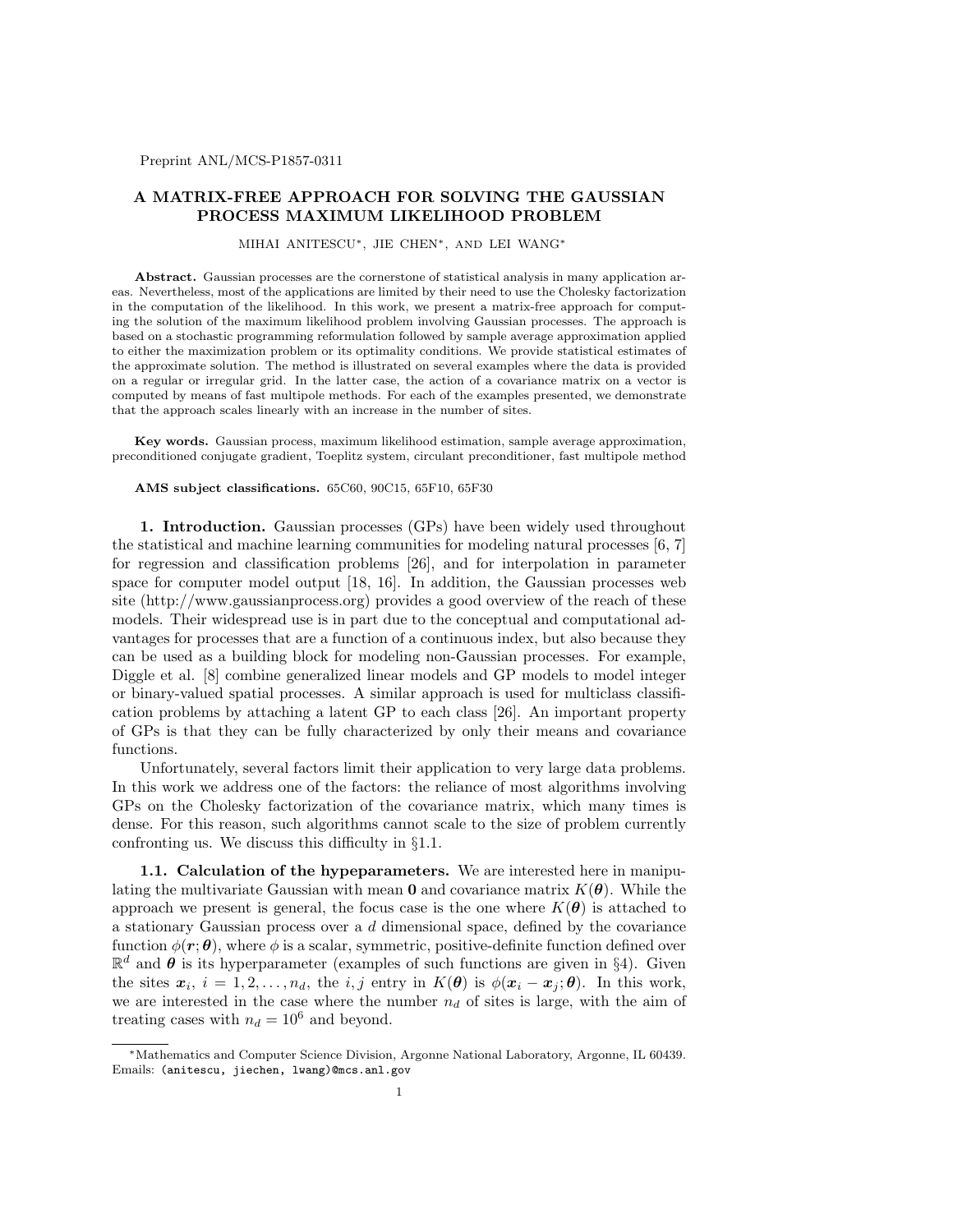Denote by  $y$  the observed data vector of length  $n_d$ . The log-likelihood function assumes the form

$$
\log p(\boldsymbol{y} \mid \boldsymbol{\theta}) = -\frac{1}{2} \boldsymbol{y}^T K(\boldsymbol{\theta})^{-1} \boldsymbol{y} - \frac{1}{2} \log |K(\boldsymbol{\theta})| - \frac{n_d}{2} \log 2\pi, \tag{1.1}
$$

where  $|A|$  is the determinant of A. For spatiotemporal processes, the hyperparameter  $\theta$  describes dependency as a function of the spatiotemporal coordinates of the observations. The gradients of the likelihood function can be computed analytically [26]:

$$
\frac{\partial}{\partial \theta_j} \log p(\mathbf{y} \mid \boldsymbol{\theta}) = \frac{1}{2} \text{tr} \left( \left( (K(\boldsymbol{\theta})^{-1} \mathbf{y}) (K(\boldsymbol{\theta})^{-1} \mathbf{y})^T - K(\boldsymbol{\theta})^{-1} \right) \frac{\partial K(\boldsymbol{\theta})}{\partial \theta_j} \right), \qquad (1.2)
$$

for  $j = 1, 2, \ldots, n_{\theta}$ . Here,  $tr(A)$  denotes the trace of a square matrix A, the sum of its diagonal entries.

Our aim is to find the parameter  $\theta$  that solves the maximum likelihood problem:

$$
\max_{\boldsymbol{\theta}} \left[ \log p(\boldsymbol{y} \mid \boldsymbol{\theta}) \right] = \max_{\boldsymbol{\theta}} \left\{ -\frac{1}{2} \boldsymbol{y}^T K(\boldsymbol{\theta})^{-1} \boldsymbol{y} - \frac{1}{2} \log |K(\boldsymbol{\theta})| - \frac{n_d}{2} \log 2\pi \right\}.
$$
 (1.3)

Such a parameter satisfies the optimality condition [24]

$$
0 = \frac{\partial}{\partial \theta_j} \log p(\mathbf{y} \mid \boldsymbol{\theta}) = \frac{1}{2} \text{tr} \left( \left( (K(\boldsymbol{\theta})^{-1} \mathbf{y}) (K(\boldsymbol{\theta})^{-1} \mathbf{y})^T - K(\boldsymbol{\theta})^{-1} \right) \frac{\partial K(\boldsymbol{\theta})}{\partial \theta_j} \right) \tag{1.4}
$$

for  $j = 1, 2, \ldots, n_{\theta}$ . The equations (1.4) are sometimes called the score equations. The parameter  $\theta$  can thus be obtained by either the optimization approach (1.3) or the nonlinear equation approach (1.4). The problem can be readily modified to accommodate a mean function as well [26], with few changes to the principal challenges that we will encounter in this work. We thus confine the treatment to the mean 0 case, though all the results are readily extendable to the nonzero mean case.

Since we are interested in situations where the number of sample points is very large, the resolution of the maximum likelihood problem (1.3) or of the score equations (1.4) requires the inversion of large, symmetric, positive-definite matrices (or rather, the solution of their associated linear systems) and, in the case of the likelihood function, the computation of the determinants of those matrices. Since the inversion scales as  $n_d^3$  and since the matrix  $K(\theta)$  is typicaly dense, direct approaches (such as Cholesky factorization, the typically recommended approach to carry out such calculations [26]) rapidly lose their usefulness in terms of both computing time and storage.

Several approaches have been adopted to circumvent this difficulty, including data reduction strategies—effectively introducing irreducible approximations [15]. In this work, we are interested in asymptotically exact methods, such as in [12]. That reference adapts methods due to Skilling [29] to perform approximations to terms like  $K(\theta)^{-1}y$  that involve only matrix-vector multiplications by using the conjugate gradient method. For circumventing the issue of the calculation of the determinant in maximum likelihood, Gibbs and MacKay [12] propose an approach using only a stochastic estimator that approximates the score equations based on Hutchinson's trace estimator [17]. The approach needs only linear system solves with the covariance matrix, which reduces again to a conjugate gradient approach.

For the matrix-vector multiplication, several ideas for scalable computation have been explored. One can work with compactly supported kernels [26] or combine them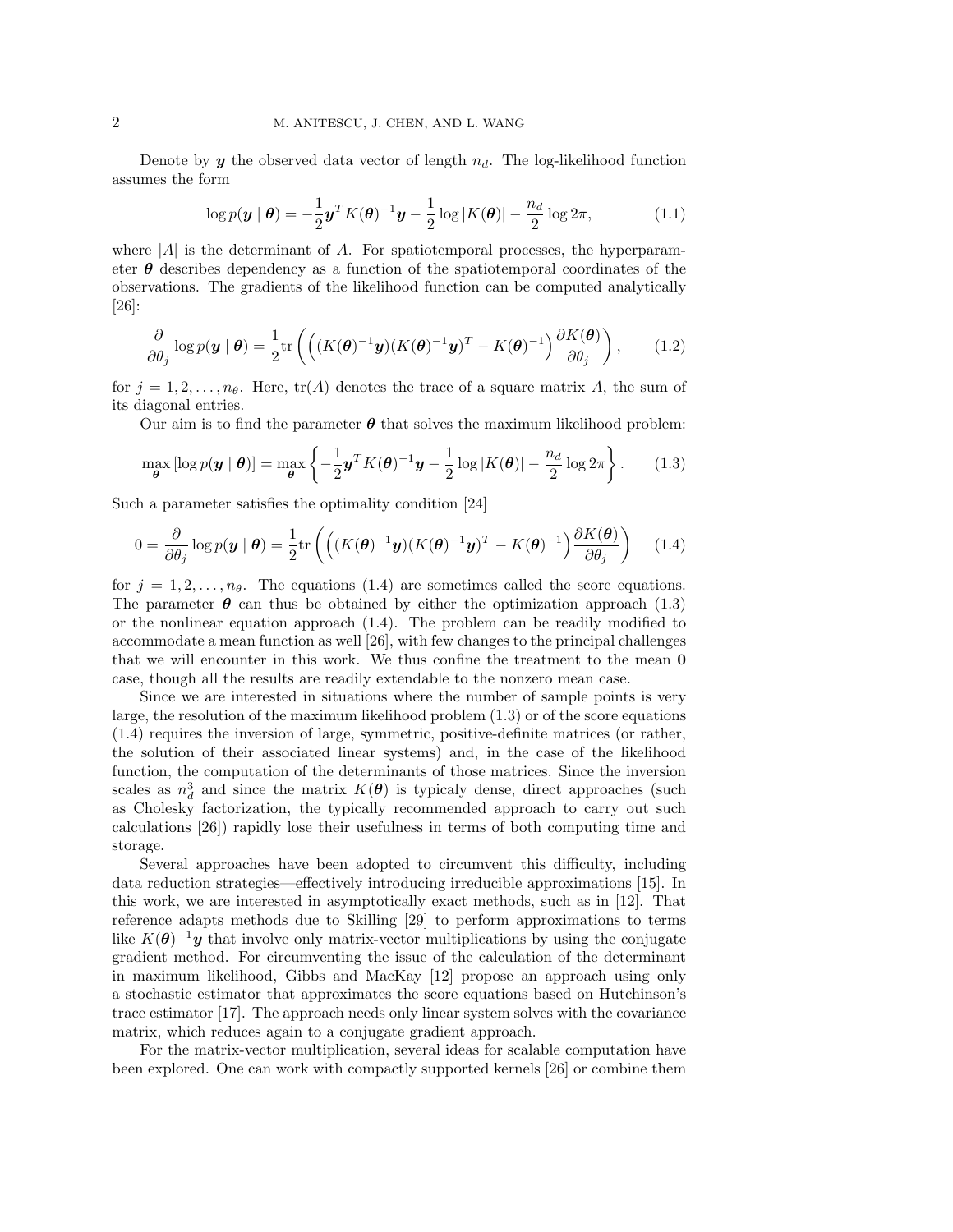in Schur products with more general kernels, a technique called "tapering" [11]—but such ideas nonetheless result in an irreducible approximation. Unfortunately, as we demonstrate in Figure 4.1, such problems can result in maximum likelihoods with a very "bumpy" likelihood surface, which is thus difficult to explore by local optimization methods. If the data is on a grid and if the covariance matrix is stationary, then one can use spectral methods [26, 27]. Separability of the covariance function in output space leads to further computational simplifications—the covariance matrix for a given  $\theta$  value has a Kronecker product form, so its inverse can be calculated separately in each subspace. For cases not on the grid, the situation is considerably more difficult. Using techniques from N-body problems, one can reduce the multiplication complexity to  $n_d \log n_d$  by using efficient approximations based on kd-trees and fast multipole expansions [13]—though in that reference the focus was on specific tasks of statistical analysis as opposed to fast matrix-vector multiplication. We note, however, that these methods were used primarily for the conditional prediction calculation, which assumes the parameter  $\theta$  is known. None of the methods have been tested in the context of computing the maximum likelihood, which is the focus of this work.

1.2. Our work. Building on the work we started in [5], where we presented a matrix-free approach for sampling from very large scale stationary GPs, we propose a matrix-free approach for computing the solution of the maximum likelihood problem by solving either (1.3) or (1.4). The approach uses the Hutchinson trace estimator to convert these problems in their stochastic average approximation versions. In turn, this results in operations that need only matrix-vector multiplications with  $K(\theta)$  in a way that does not store any matrix. If the matrix-vector multiplication can be carried out in  $O(n_d \log n_d)$ , then these approaches also become properly scalable.

As a result, the approach opens an avenue in solving GP problems for very large data sets. In this work, we demonstrate the approach with data sets of the order of 10<sup>6</sup> , but there is no conceptual limit to apply this approach in efficiently to data sets whose size is proportional to the computer memory available.

Our contribution, compared with the other references cited, is to connect the Hutchinson trace estimator with a sample average approximation (SAA) approach (see §2.2). This provides a mechanism to produce confidence intervals for the solution of the approximation procedure  $(\S2.1)$ . Note that using Hutchinson's trace estimator as a stochastic estimator only—for example, as a stochastic gradient method [31]—in a procedure that is subjected to the noise in the estimator would create difficulties when coupled with deterministic optimization approaches. The SAA approach uses sampling to create a smooth optimization problem that can be then solved with many of the tools available. The statistical nature of the estimator appears only as an error in the final solution, which we can control by the use of confidence intervals. Moreover, the SAA approach for the maximization formulation (1.3) as opposed to only the score equations (1.4), although not central to this work, is entirely new, to our knowledge.

In addition, we discuss in detail two novel items: the benefit of using block preconditioned conjugate gradients (§3.1) and the use of circulant preconditioners to accelerate the resulting linear solves (§3.2). We explore the use of fast multipole methods to provide a maximum likelihood solution that is matrix-free for the out-ofregular-grid case even for kernels that are not compactly supported (§3.3.1), another novel development to our knowledge since the focus in [13] was on functions of GPs that assume the parameters known. Moreover, our approach provides specific coefficients for the Matern function class. Most important, we demonstrate our findings in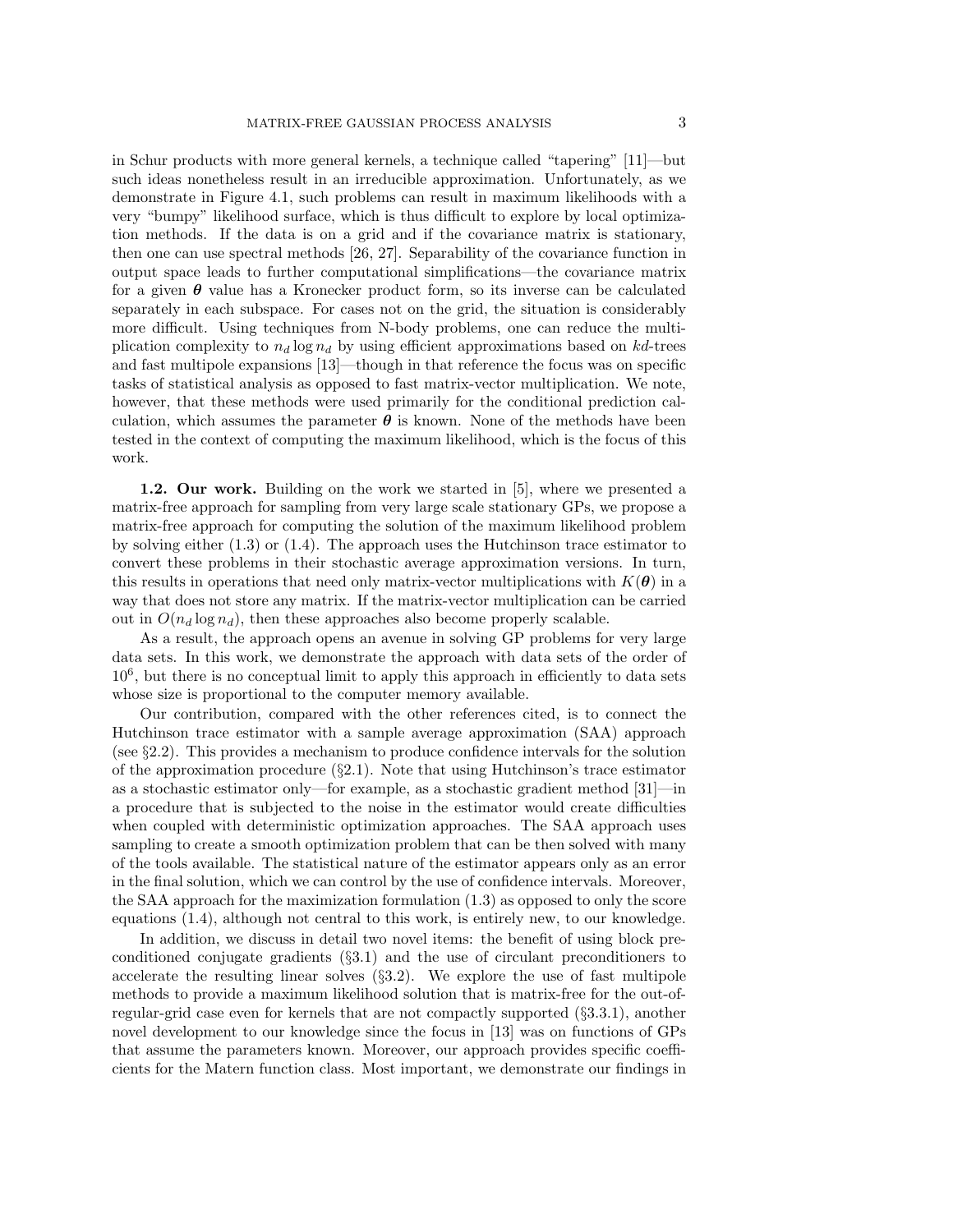the  $10^6$  data size range (§5), much larger than these described in [12]. These developments result in a scalable approach for GP analysis, provided that the preconditioning strategy is successful.

2. Sample average approximation. Important for our work is the following relationship, which connects the trace of a matrix A with an expectation [17]:

$$
\operatorname{tr}(A) = \mathbb{E}_{\mathbf{u}}[\mathbf{u}^T A \mathbf{u}]. \tag{2.1}
$$

Here u is a random vector with independent components, each taking the values  $-1$ and 1 with probability 0.5. Using the relationship  $log |A| = tr(log(A))$  for positive definite A, we obtain that

$$
\log p(\boldsymbol{y} \mid \boldsymbol{\theta}) = -\frac{1}{2} \boldsymbol{y}^T K(\boldsymbol{\theta})^{-1} \boldsymbol{y} - \frac{1}{2} \operatorname{tr}(\log(K(\boldsymbol{\theta}))) - \frac{n_d}{2} \log 2\pi.
$$
 (2.2)

From (2.2) and (2.1) and with a sign change, the maximum likelihood problem (1.3) then becomes the stochastic programming problem

$$
\min_{\boldsymbol{\theta}} \left\{ \frac{1}{2} \mathbb{E}_{\boldsymbol{u}} \left[ \boldsymbol{u}^T \log(K(\boldsymbol{\theta})) \boldsymbol{u} \right] + \frac{1}{2} \boldsymbol{y}^T K(\boldsymbol{\theta})^{-1} \boldsymbol{y} + \frac{n_d}{2} \log 2\pi \right\}.
$$
 (2.3)

Similary, from  $(2.2)$  and  $(2.1)$ , the score equations  $(1.4)$  become the stochastic nonlinear equations

$$
\mathbf{0} = \mathbb{E}_{\mathbf{u}}\left[\mathbf{F}(\boldsymbol{\theta}, \mathbf{u})\right],\tag{2.4}
$$

where for  $j = 1, 2, \ldots, n_{\theta}$ ,

$$
F_j(\boldsymbol{\theta}, \boldsymbol{u}) = \frac{1}{2} \boldsymbol{u}^T \left( \left( (K(\boldsymbol{\theta})^{-1} \boldsymbol{y}) (K(\boldsymbol{\theta})^{-1} \boldsymbol{y})^T - K(\boldsymbol{\theta})^{-1} \right) \frac{\partial K(\boldsymbol{\theta})}{\partial \theta_j} \right) \boldsymbol{u}.
$$

2.1. Foundation of SAA methods. At the center of our approach sits stochastic programming and one of its approaches to solving it. Stochastic programming typically refers to the following problem:

$$
\min_{\boldsymbol{x}} \mathbb{E}_{\omega} \left[ f \left( \boldsymbol{x}, \boldsymbol{\zeta}(\omega) \right) \right]. \tag{2.5}
$$

Here  $\zeta$  is a vector-valued random variable over a probability space  $(\Omega, \Sigma, \mathcal{P})$  with values in  $\mathbb{R}^m$ . Also, the function f satisfies  $f : \mathbb{R}^p \times \mathbb{R}^m \to \mathbb{R}$ . We assume that  $f(x, \zeta)$  is continuous in both variables and twice continuously differentiable in the first variable. A related problem is the stochastic nonlinear equation

$$
\mathbb{E}_{\omega}\left[\boldsymbol{F}\left(x,\zeta(\omega)\right)\right]=0,\tag{2.6}
$$

where  $\mathbf{F} : \mathbb{R}^p \times \mathbb{R}^m \to \mathbb{R}^p$ . We assume that  $\mathbf{F}(\mathbf{x}, \zeta)$  is continuous and continuously differentiable in the first variable.

One of the ways to solve such problems, which we pursue in this paper, is by using a sample average approximation (SAA) of the expectation. That is, we extract N independent, identically distributed samples  $\zeta^{i}(\omega)$ ,  $i = 1, 2, ..., N$ , and, for a function  $g(x,\zeta):\mathbb{R}^n\times\mathbb{R}^m\to\mathbb{R}^p$ , we write

$$
\mathbb{E}_{\omega} \left[ \boldsymbol{g} \left( \boldsymbol{x}, \boldsymbol{\zeta}(\omega) \right) \right] \approx \frac{1}{N} \sum_{i=1}^{N} \boldsymbol{g} \left( \boldsymbol{x}, \boldsymbol{\zeta}^{i}(\omega) \right).
$$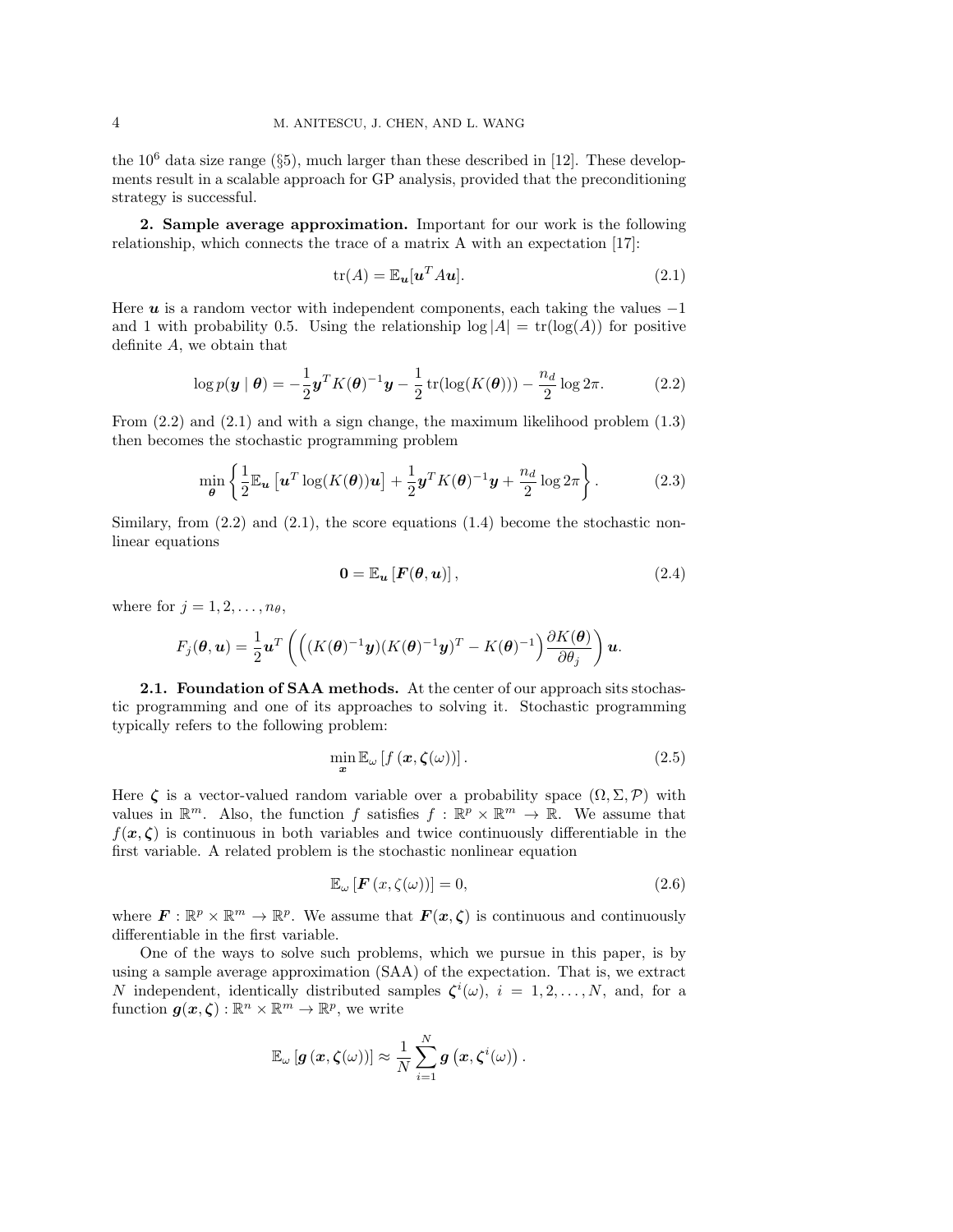Note that for one experiment,  $\zeta^{i}(\omega)$  will be a fixed vector; the  $\omega$  dependence simply denotes its random variable nature.

For the nonlinear equation formulation (2.6), the SAA approach becomes

$$
\mathbf{0} = \frac{1}{N} \sum_{i=1}^{N} \boldsymbol{F} \left( \boldsymbol{x}, \boldsymbol{\zeta}^{i}(\omega) \right), \qquad (2.7)
$$

whose solution we denote by  $x^N(\omega)$ , a random variable. We assume that (2.6) has a solution  $x^*$  at which its Jacobian J, defined as:

$$
J=\nabla_{\boldsymbol{x}}\mathbb{E}_{\omega}\left[\boldsymbol{F}\left(\boldsymbol{x}^*,\boldsymbol{\zeta}(\omega)\right)\right],
$$

is nonsingular. It follows that  $x^N$  is locally unique in a neighborhood of  $x^*$  [28, Theorem 5.14] for N sufficiently large. We will assume from here on that it is unique. We define the empirical Jacobian and covariance matrix as

$$
J^{N} = \frac{1}{N} \sum_{i=1}^{N} \nabla_{\boldsymbol{x}} \boldsymbol{F} \left( \boldsymbol{x}^{N}, \boldsymbol{\zeta}^{i}(\omega) \right), \quad \Sigma^{N} = \frac{1}{N} \sum_{i=1}^{N} \boldsymbol{F} \left( \boldsymbol{x}^{N}, \boldsymbol{\zeta}^{i}(\omega) \right) \boldsymbol{F} \left( \boldsymbol{x}^{N}, \boldsymbol{\zeta}^{i}(\omega) \right)^{T}.
$$
\n(2.8)

We then obtain [28, (5.82)] the following convergence in distribution:

$$
N^{\frac{1}{2}}\left[V^{N}\right]^{-\frac{1}{2}}\left(\boldsymbol{x}^{N}(\omega)-\boldsymbol{x}^{*}\right)\stackrel{\mathcal{D}}{\rightarrow}\mathcal{N}(\mathbf{0},I),\tag{2.9}
$$

where  $V^N$  is the empirical variance matrix

$$
V^N = \left[J^N\right]^{-T} \Sigma^N \left[J^N\right]^{-1}.
$$
\n(2.10)

Here we assume the variance of  $\mathbf{F}(\mathbf{x}^*, \zeta(\omega))$  is positive definite, which means that, with probability 1, so will be  $\Sigma^N$  for N sufficiently large. In addition, to obtain (2.9) from [28, (5.82)], we use the fact that  $\Sigma^N$  and  $J^N$  converge with probability 1. The relationships (2.9) and (2.10) are used to obtain confidence intervals for the estimates  $x^N$  of  $x^*$ .

For the optimization problem (2.5), the SAA approximation becomes

$$
\min_{\boldsymbol{x}} \frac{1}{N} \sum_{i=1}^{N} f\left(\boldsymbol{x}, \boldsymbol{\zeta}^i(\omega)\right). \tag{2.11}
$$

We denote the solution of this problem by  $x^{N,o}(\omega)$ . Define the Hessian

$$
H = \nabla_{\mathbf{x}\mathbf{x}}^2 \mathbb{E}_{\omega} \left[ f\left(\mathbf{x}^*, \boldsymbol{\zeta}(\omega)\right) \right]. \tag{2.12}
$$

Then, if  $H$  is invertible (which follows if the optimization problem satisfies the secondorder sufficient condition [24]), we obtain, similarly to the argument in the nonlinear equation case, that

$$
N^{\frac{1}{2}}\left[V^{N,o}\right]^{-\frac{1}{2}}\left(\boldsymbol{x}^{N,o}(\omega)-\boldsymbol{x}^*\right)\stackrel{\mathcal{D}}{\rightarrow}\mathcal{N}(\boldsymbol{0},I),\tag{2.13}
$$

where  $V^{N,o}$  is the empirical variance matrix

$$
V^{N,o} = [H^{N,o}]^{-1} \Sigma^{N,o} [H^{N,o}]^{-1}
$$
\n(2.14)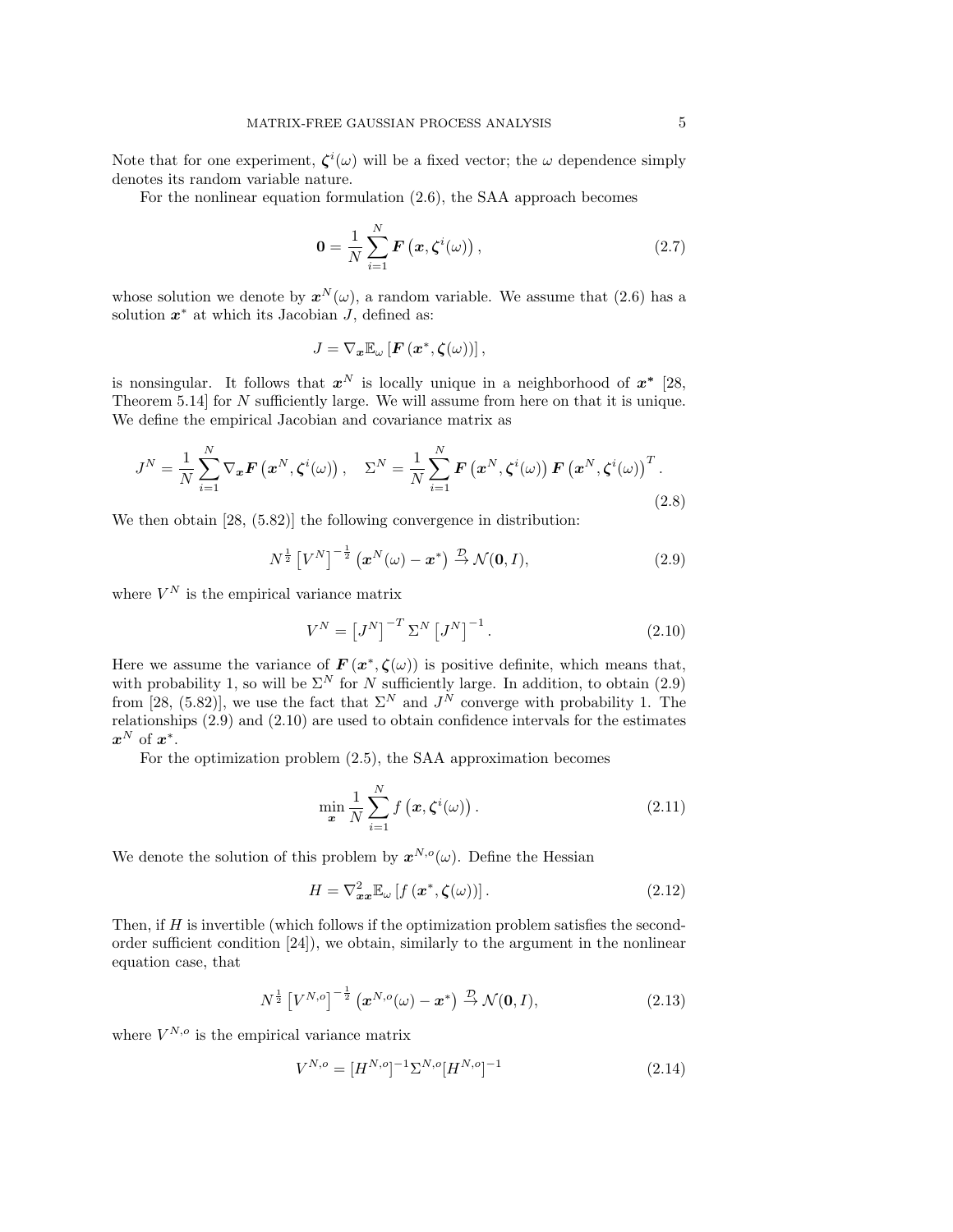with

$$
H^{N,o} = \frac{1}{N} \sum_{i=1}^N \nabla_{\boldsymbol{x}\boldsymbol{x}}^2 \left[ f\left(\boldsymbol{x}^{N,o}, \boldsymbol{\zeta}^i(\omega)\right) \right], \quad \Sigma^{N,o} = \frac{1}{N} \sum_{i=1}^N \nabla_x f\left(\boldsymbol{x}^{N,o}, \boldsymbol{\zeta}^i(\omega)\right) \nabla_x f\left(\boldsymbol{x}^{N,o}, \boldsymbol{\zeta}^i(\omega)\right)^T.
$$

The relationships (2.14) and (2.13) are important for establishing confidence intervals for the estimates  $x^{N,o}$  of the true vector  $x^*$ . We note that statistical estimates can be indeed obtained from one sample set of length  $N$  as long as we assume local uniqueness for  $x^*$ ; the latter is not the case if there are multiple solutions when replications may be needed [28, Theorem 5.7].

2.2. SAA-based matrix-free methods for maximum likelihood. The SAA approach described in §2.1 is thus applicable to either the stochastic optimization (2.3) or the stochastic nonlinear equation (2.4). Let  $u_1, u_2, ..., u_N$  be identically distributed, independent samples from variables whose entries are independently distributed with values  $\pm 1$ , each with probability 0.5. Define  $\theta^{N,o}$  to be the solution of the following SAA approximation of the expectation form  $(2.3)$  of  $(1.3)$ :

$$
\min_{\boldsymbol{\theta}} \left\{ \frac{1}{2} \sum_{i=1}^{N} \boldsymbol{u}_i^T \log(K(\boldsymbol{\theta})) \boldsymbol{u}_i + \frac{1}{2} \boldsymbol{y}^T K(\boldsymbol{\theta})^{-1} \boldsymbol{y} + \frac{n_d}{2} \log 2\pi \right\}.
$$
 (2.15)

If  $\theta^*$  is the unique solution of the maximum likelihood problem (1.3) and if it satisfies the second-order sufficient condition, then based on (2.13), we obtain that  $\theta^{N,o}$ converges to  $\theta^*$  in the following distribution sense:

$$
N^{\frac{1}{2}}\left[V^{N,o}\right]^{-\frac{1}{2}}\left(\boldsymbol{\theta}^{N,o}(\omega)-\boldsymbol{\theta}^{*,o}\right)\stackrel{\mathcal{D}}{\rightarrow}\mathcal{N}(\mathbf{0},I),\tag{2.16}
$$

where  $V^{N,o}$  is the variance estimator obtained from  $(2.14)$  based on the Hessian of the objective (2.15) at  $\theta^{N,o}$ . Under the same conditions, we define the following SAA nonlinear equation of the expectation form  $(2.4)$  of  $(1.4)$ :

$$
0 = \sum_{i=1}^{N} \boldsymbol{u}_i^T \left( \left( (K(\boldsymbol{\theta})^{-1} \boldsymbol{y}) (K(\boldsymbol{\theta})^{-1} \boldsymbol{y})^T - K(\boldsymbol{\theta})^{-1} \right) \frac{\partial K(\boldsymbol{\theta})}{\partial \theta_j} \right) \boldsymbol{u}_i \quad j = 1, 2, \dots, n_{\theta}.
$$
\n(2.17)

We define its solution as  $\boldsymbol{\theta}^N$ . Then, based on (2.9), we obtain the following convergence result in distribution of  $\boldsymbol{\theta}^N$  to  $\boldsymbol{\theta}^*$ :

$$
N^{\frac{1}{2}}\left[V^{N}\right]^{-\frac{1}{2}}\left(\boldsymbol{\theta}^{N}(\omega)-\boldsymbol{\theta}^{*}\right)\stackrel{\mathcal{D}}{\rightarrow}\mathcal{N}(\mathbf{0},I),\tag{2.18}
$$

where  $V^N$  is the estimate of the variance matrix of the solution, obtained from  $(2.10)$ , where  $J^N$  is the Jacobian of (2.17) at  $\boldsymbol{\theta}^N$ .

Using the techniques from our previous work [5], we can compute  $log(A)u$  using only matrix-vector multiplications with the matrix A. In turn, the objective function of the optimization problem (2.15) can be computed by using only matrix-vector multiplications by means of a Krylov method to compute  $K(\theta)^{-1}y$  and thus  $y^T K(\theta)^{-1}y$ . Subsequently, a derivative-free method can be used to carry out the optimization, or the gradients can be approximated with finite differences and used in a quasi-Newton method. Both approaches are matrix-free.

Similarly, we can solve (2.17) using a matrix-free approach. The terms  $K(\theta)^{-1}y$ can be evaluated matrix-free as above. The term  $\frac{\partial K(\bm{\theta})}{\partial \theta_j} \bm{u}_i$  can be evaluated matrix-free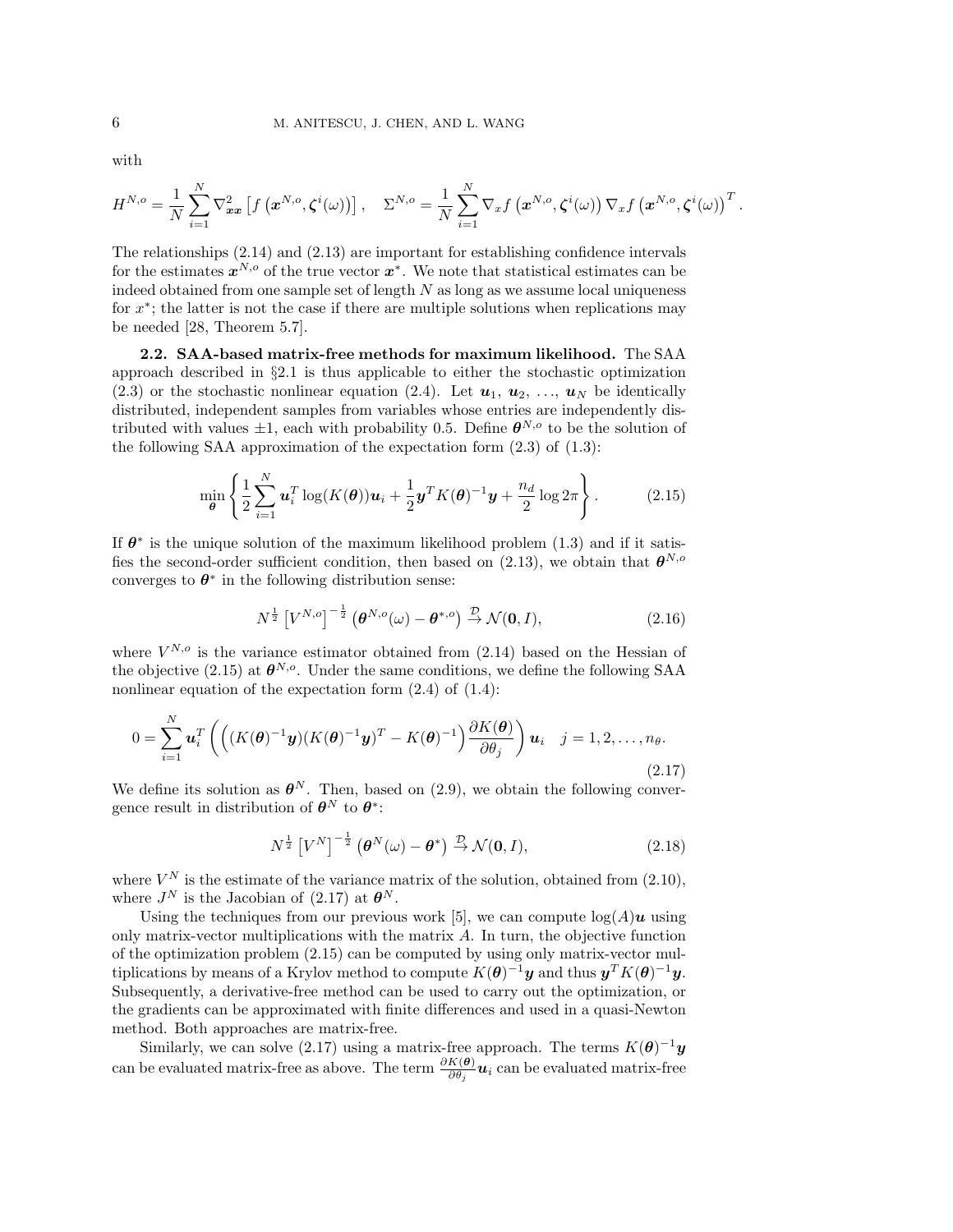by generating the partial derivative on the fly. This can be used in a matrix-free quasi-Newton approach for the nonlinear equation, or by computing divided differences and using a Newton approach, or finally, by implementing their gradient analytically or by using automatic differentiation. In addition  $(2.18)$  and  $(2.16)$  can be used to generate confidence intervals for the solution of the maximum likelihood problem itself, (1.3) and (1.4).

The two approaches are closely related (note, however, that the SAA approximation of the nonlinear equation is not the same with the gradient of the SAA approximation of the optimization problem, as shown with a simple example in the Appendix), and our development provides statistical estimates for either. Nevertheless, the one involving the optimization problem has the additional complexity of evaluating the action of the logarithm of the covariance matrix on a vector. In the rest of the work we therefore concentrate on the nonlinear equation approach.

3. Solving linear systems arising from covariance kernels. The stochastic nonlinear equation approach (2.17) requires solving  $N + 1$  linear systems  $(K^{-1}y)$  and  $K^{-1}u_i$  for  $i = 1, ..., N$ ) in each evaluation of the nonlinear system. The  $(i, j)$ -entry of the covariance matrix  $K$  is defined based on a covariance kernel, which is a positivedefinite function. Therefore, the resulting  $K$  is always symmetric positive definite. When  $K$  is large, a natural choice of the solver is a Krylov-type iterative method, in particular the preconditioned conjugate gradient (PCG). Here, one can take advantage of the existence of the multiple right hand-sides and use the block version of PCG [25, 23]. In the literature, this method is usually called block preconditioned conjugate gradient (BPCG). We note here that the block form is applied to CG, rather than to the preconditioner (in which case it is called a "block preconditioner".) For the sake of completeness, the BPCG method is briefly introduced in §3.1; more details can be found in, e.g., [25, 23].

The problem presented here entails many similarities to the problem of radial basis function (RBF) interpolation [10, 14]. The interpolation problem finds an interpolant in the form  $\sum_{i=1}^n a_i \psi(||\boldsymbol{x} - \boldsymbol{x}_i||) + c$ , to interpolate some function whose values are known only at the points  $\{x_i\}$ . Here, the unknowns of the interpolant are  $a_i$  and c, subject to the constraint  $\sum a_i = 0$ , and  $\psi(r)$  is a radial basis function. The problem amounts to solving a linear system that is augmented from K with entries  $K_{ij} = \psi(||\boldsymbol{x}_i - \boldsymbol{x}_j||)$ , where the solution vector  $\boldsymbol{a} = [a_i]$  is orthogonal to 1 (the vector of all ones). In contrast to the covariance kernel, which is decreasing as  $r$ increases, the generally used RBF kernels (such as biharmonic, polyharmonic and multiquadric) are increasing functions. One can show that the matrix  $K$  resulting from some RBF kernels is negative definite constrained to the subspace, which is the orthogonal complement of span{1} (see, e.g., [22]). A preconditioned Krylov iteration method was proposed in [10, 14]. Although it was mentioned that the method was analogous to PCG, we note that in each iteration the method entails a minimization property whereby the solution vector is chosen to minimize the (semi)  $K$ -norm of the residual vector, whereas in the standard PCG method the solution vector minimizes the K-norm of the error vector.

To simplify notation, in what follows, we use n (instead of  $n_d$  as in §1) to denote the size of  $K$ . Since we use a BPCG solver, the key to a good performance relies on two factors: (a) how efficiently a matrix-vector multiplication can be performed and (b) how efficiently a preconditioner can be constructed and be applied to a vector. In addition to solving linear systems, matrix-vector multiplications are needed for the partial derivatives  $\partial K/\partial \theta_i$ . Since the matrix K is dense (essentially full), it is not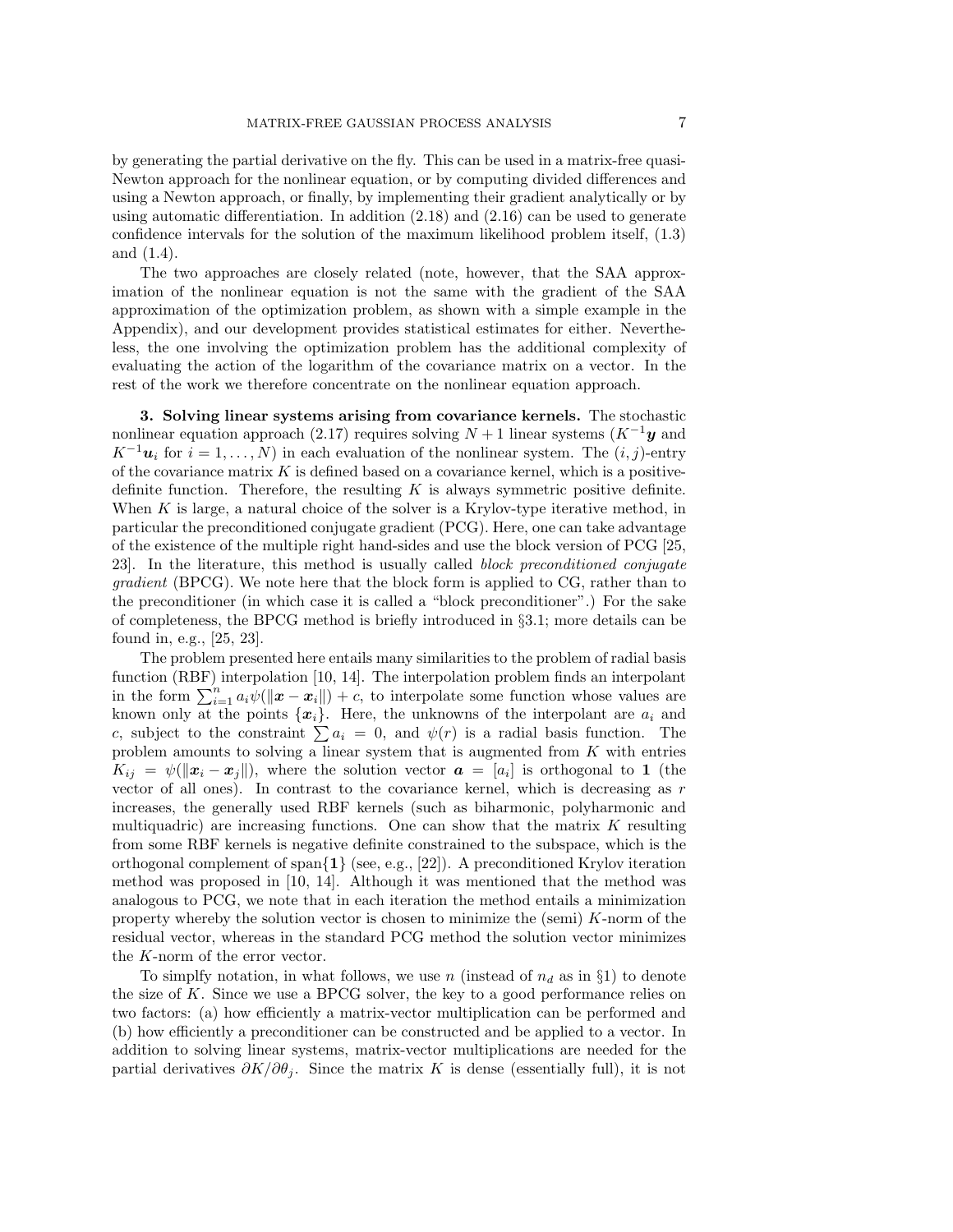expected that the matrix-vector multiplication can be conducted in  $O(n)$  time. However, considering the special structure of K, there exist  $O(n \log n)$  time/ $O(n)$  space algorithms that run asymptotically faster and require much less memory than does the brute-force matrix-vector multiplication. This is also true for some preconditioners. Details are in order starting from §3.2.

**3.1. Block preconditioned conjugate gradient.** The block PCG method is an extension of the standard PCG method for solving a symmetric positive definite system (with multiple right-hand sides)

$$
AX = B,
$$

where the  $n \times s$  matrix B contains s right-hand vectors (sometimes called block vectors) and  $X \in \mathbb{R}^{n \times s}$  contains the s unknown vectors. BPCG generates a sequence of A-conjugate search direction matrices  $\{P_j\}$  and updates the solution matrix  $X_{j+1}$  and the residual matrix  $R_{j+1}$  for each j. With a symmetric positive-definite preconditioner M, the update formulas are as follows:

$$
X_{j+1} = X_j + P_j \alpha_j,
$$
  
\n
$$
R_{j+1} = R_j - AP_j \alpha_j,
$$
  
\n
$$
P_{j+1} = (M^{-1}R_{j+1} + P_j \beta_j)\gamma_{j+1},
$$

where

$$
\alpha_j = (P_j^T A P_j)^{-1} \gamma_j^T (R_j^T M^{-1} R_j),
$$
  
\n
$$
\beta_j = \gamma_j^{-1} (R_j^T M^{-1} R_j)^{-1} (R_{j+1}^T M^{-1} R_{j+1}).
$$

Here, the series of  $s \times s$  matrices  $\{\gamma_j\}$  is unspecified, but a typical construction is to use them to orthogonalize the search direction matrices  $P_i$ .

One can show that the residual matrices  $R_j$  are  $M^{-1}$ -orthogonal. If we define the block-span of a set of matrices  $Y_j \in \mathbb{R}^{n \times s}$ ,  $j = 1 : k$  as

block-
$$
\text{block-span}\{Y_1,\ldots,Y_k\} := \left\{ \sum_{j=1}^k Y_j \gamma_j \middle| \gamma_j \in \mathbb{R}^{s \times s} \right\},\
$$

then one can see that  $R_{k+1}$  is orthogonal to

$$
\mathcal{K}_k := \text{block-span}\{M^{-1}R_0, (M^{-1}A)M^{-1}R_0, \dots, (M^{-1}A)^kM^{-1}R_0\}.
$$

Thus, the estimated solution  $X_{k+1}$  minimizes  $tr[(X - X_*)^T A (X - X_*)]$  among all  $X \in X_0 + \mathcal{K}_k$ , where  $X_* = A^{-1}B$  is the exact solution. An immediate consequence is that in exact arithmetic, BPCG will terminate within  $n/s$  iterations. However, two issues affect the performance of BPCG in practical situations. The first is that similar to PCG, BPCG has a linear rate convergence; thus it often requires far fewer than  $\lfloor n/s \rfloor$  steps to converge when  $n/s$  is large. The second fact is that because of round-off errors, the orthogonality of  $R_{k+1}$  to  $\mathcal{K}_k$  can be quickly lost. Consequently when  $n/s$  is not large enough,  $n/s$  iterations often are not enough to decrease the residual matrices to sufficiently small.

BPCG may break down when  $P_j^T A P_j$  or  $R_j^T M^{-1} R_j$  becomes numerically rankdeficient, which can be triggered by the convergence of one or several systems or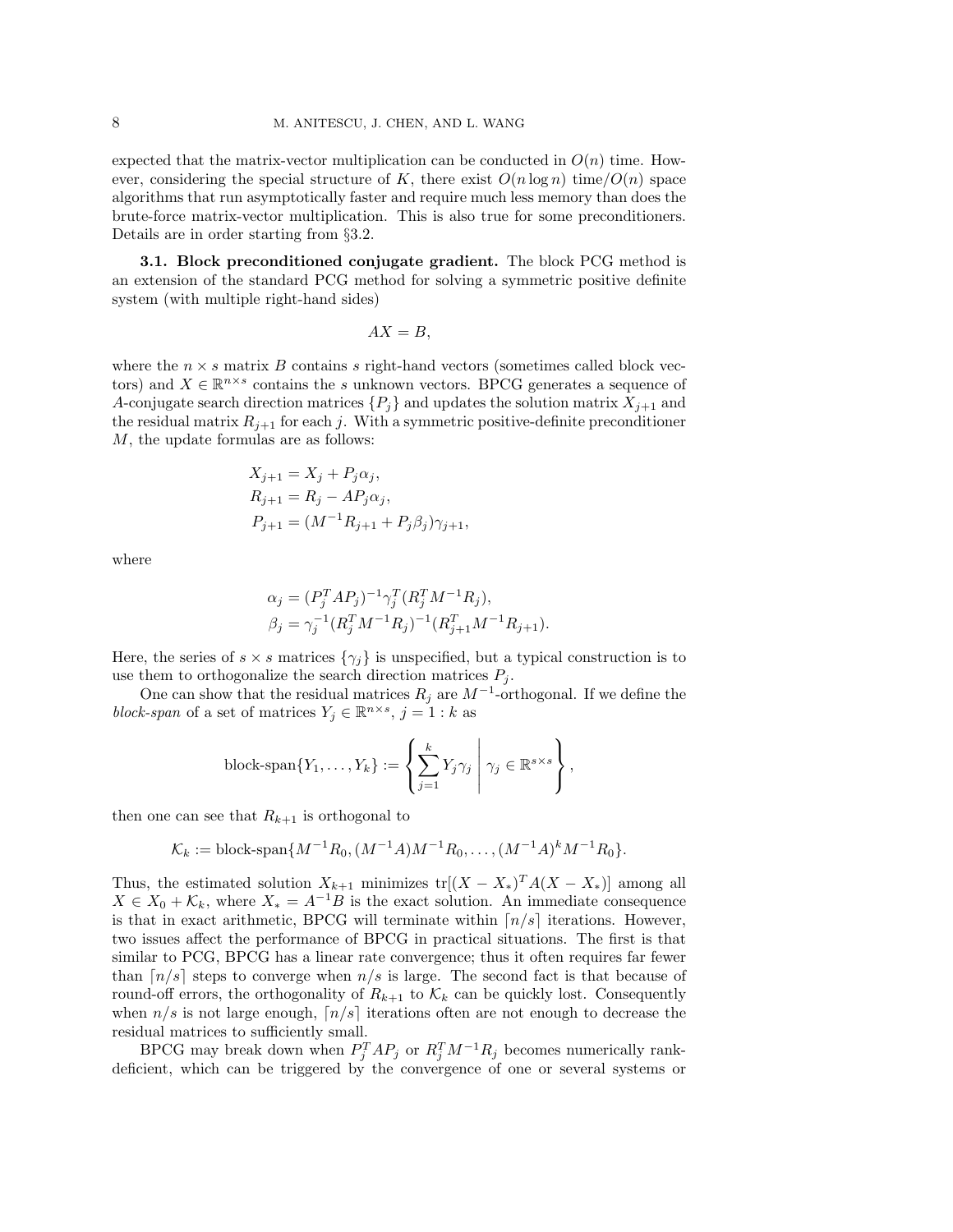by round-off errors. A general practice in such a case is to drop the corresponding columns that cause rank-deficiency in all the involved iterates  $(X_j, P_j \text{ and } R_j)$  and to continue the iteration. In addition, normalizing all the right-hand sides and initial solution vectors helps reducing the numerical rank deficiency.

3.2. Matrix-vector multiplication and preconditioner: regular grid case. We now investigate the two details of implementing BPCG: matrix-vector multiplication and the preconditioner. First consider a simple case, where the sites  $\{x_i\}$  are located on a regular  $n_1 \times n_2$  grid with equally spacing grid points. Let the sites (grid points) be ordered from top to bottom and from left to right, that is, the top-left corner is  $x_1$ , the point below it is  $x_2$ , and the one to the right is  $x_{n_1+1}$ . It is not hard to see that the resulting covariance matrix K (and the partial derivatives  $\partial K/\partial \theta_i$ ) is an  $n_2 \times n_2$  block Toeplitz matrix, where each block is also Toeplitz and has size  $n_1 \times n_1$ . Such matrices are called BTTB matrices (block Toeplitz with Toeplitz blocks).

**3.2.1.** Circulant matrix and BCCB matrix. A circulant matrix  $C_n$  of order n has the following form:

$$
C_n = \begin{bmatrix} c_0 & c_{n-1} & \cdots & c_2 & c_1 \\ c_1 & c_0 & c_{n-1} & c_2 \\ \vdots & c_1 & c_0 & \ddots & \vdots \\ c_{n-2} & & \ddots & c_{n-1} \\ c_{n-1} & c_{n-2} & \cdots & c_1 & c_0 \end{bmatrix}.
$$

It is well known that  $C_n$  can be diagonalized by the FFT (fast Fourier transform) matrix  $F_n$  of the same order:

$$
F_n C_n F_n^* = \Lambda_n = \text{diag}(\lambda_1, \dots, \lambda_n),\tag{3.1}
$$

where

$$
(F_n)_{jk} = \omega^{jk} / \sqrt{n}, \quad \omega = \exp(2\pi \mathbf{i}/n), \quad \mathbf{i} = \sqrt{-1},
$$

and the  $\lambda_i$ 's are the eigenvalues of  $C_n$ . Let  $e_i$  be the *i*th column of the identity matrix. From (3.1), it is not hard to verify the following:

$$
\Lambda_n \mathbf{1}_n = \sqrt{n} F_n(C_n \mathbf{e}_1),
$$

which indicates that the eigenvalues of  $C_n$  can be obtained by performing one FFT on the first column of  $C_n$ . Therefore, the time cost of finding the eigenvalues of a circulant matrix is  $O(n \log n)$ .

Multiplying  $C_n$  by a vector  $q$  or solving a linear system with respect to  $C_n$  also takes  $O(n \log n)$  time, where in essence the process involves only one or a few FFTs or inverse FFTs. For example, consider

$$
C_n^{-1}q = F_n^* \Lambda_n^{-1} F_n q = F_n^* (\Lambda_n^{-1} (F_n q)).
$$

This means that  $C_n^{-1}\mathbf{q}$  can be obtained by first computing an FFT on  $\mathbf{q}$ , then dividing the resulting vector by the eigenvalues of  $C_n$  element wise, and performing an inverse FFT on the resulting vector.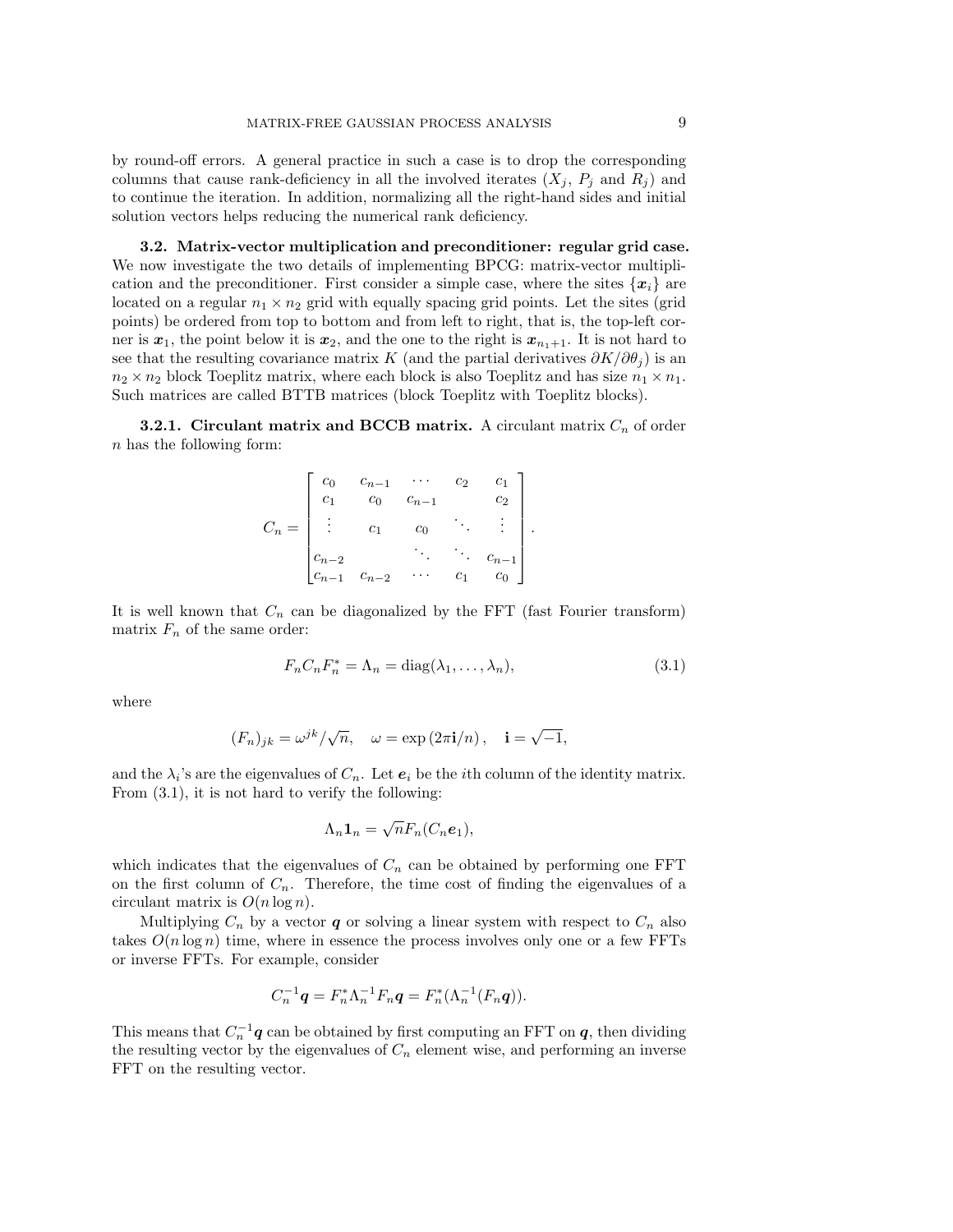A BCCB matrix is a block circulant matrix with circulant blocks. In notation, we let

$$
C_{n_1 n_2} = \begin{bmatrix} C_{(0)} & C_{(n_2-1)} & \cdots & C_{(2)} & C_{(1)} \\ C_{(1)} & C_{(0)} & C_{(n_2-1)} & C_{(2)} \\ \vdots & C_{(1)} & C_{(0)} & \ddots & \vdots \\ C_{(n_2-2)} & \cdots & C_{(1)} & C_{(0)} \\ C_{(n_2-1)} & C_{(n_2-2)} & \cdots & C_{(1)} & C_{(0)} \end{bmatrix}
$$

denote an  $n_2 \times n_2$  block circulant matrix, where each block  $C_{(i)}$  is  $n_1 \times n_1$  circulant. To be consistent, we assume  $n = n_1 n_2$  and, when necessary (avoiding tedious notation), drop the order indicator n in the subscript. The BCCB matrix  $C_{n_1 n_2}$  can be diagonalized by the Kronecker product of two FFT matrices of appropriate orders. Let each block  $C_{(i)}$  be diagonalized as

$$
F_{n_1}C_{(i)}F_{n_1}^* = \Lambda_{(i)}, \qquad i = 0, \ldots, n_2 - 1.
$$

Then

$$
(F_{n_2} \otimes F_{n_1}) C_{n_1 n_2} (F_{n_2} \otimes F_{n_1})^* = \text{diag} \left( \sum_{i=0}^{n_2-1} \Lambda_{(i)}, \sum_{i=0}^{n_2-1} \omega^i \Lambda_{(i)}, \dots \sum_{i=0}^{n_2-1} \omega^{(n_2-1)i} \Lambda_{(i)} \right).
$$

In other words,  $C_{n_1 n_2}$  is diagonalized by  $F_{n_2} \otimes F_{n_1}$ , which results in a block diagonal matrix whose jth diagonal block is a diagonal matrix  $\sum_i \omega^{ji} \Lambda_{(i)}$ . Therefore, the eigenvalues of a BCCB matrix can be obtained by a 2D FFT. Since the computational cost of 2D FFT is  $O(n \log n)$ , multiplying a BCCB matrix with a vector or solving a BCCB system thus also takes  $O(n \log n)$  time.

3.2.2. Matrix-vector multiplication with a BTTB matrix. A Toeplitz matrix  $T_n$  of order n has the form

$$
T_n = \begin{bmatrix} t_0 & t_{-1} & \cdots & t_{-n+2} & t_{-n+1} \\ t_1 & t_0 & t_{-1} & & t_{-n+2} \\ \vdots & t_1 & t_0 & \ddots & \vdots \\ t_{n-2} & \cdots & \cdots & t_{-1} \\ t_{n-1} & t_{n-2} & \cdots & t_1 & t_0 \end{bmatrix}.
$$

A matrix-vector multiplication with  $T_n$  can be performed efficiently by first embedding  $T_n$  in a circulant matrix:

$$
C_{2n} = \begin{bmatrix} T_n & * \\ * & T_n \end{bmatrix},
$$

where the two blocks denoted by  $*$  are filled with elements so as to ensure that  $C_{2n}$ is circulant. Then, the matrix-vector multiplication  $T_n q$  can be augmented as

$$
\begin{bmatrix} T_n \mathbf{q} \\ * \end{bmatrix} = \begin{bmatrix} T_n & * \\ * & T_n \end{bmatrix} \begin{bmatrix} \mathbf{q} \\ \mathbf{0} \end{bmatrix}.
$$

In other words, one needs to pad  $q$  with  $n$  zeros and then multiply it by the circulant matrix  $C_{2n}$ . The vector  $T_n q$  is obtained from the first n components of the resulting vector. The computational cost is thus  $O(n \log n)$ .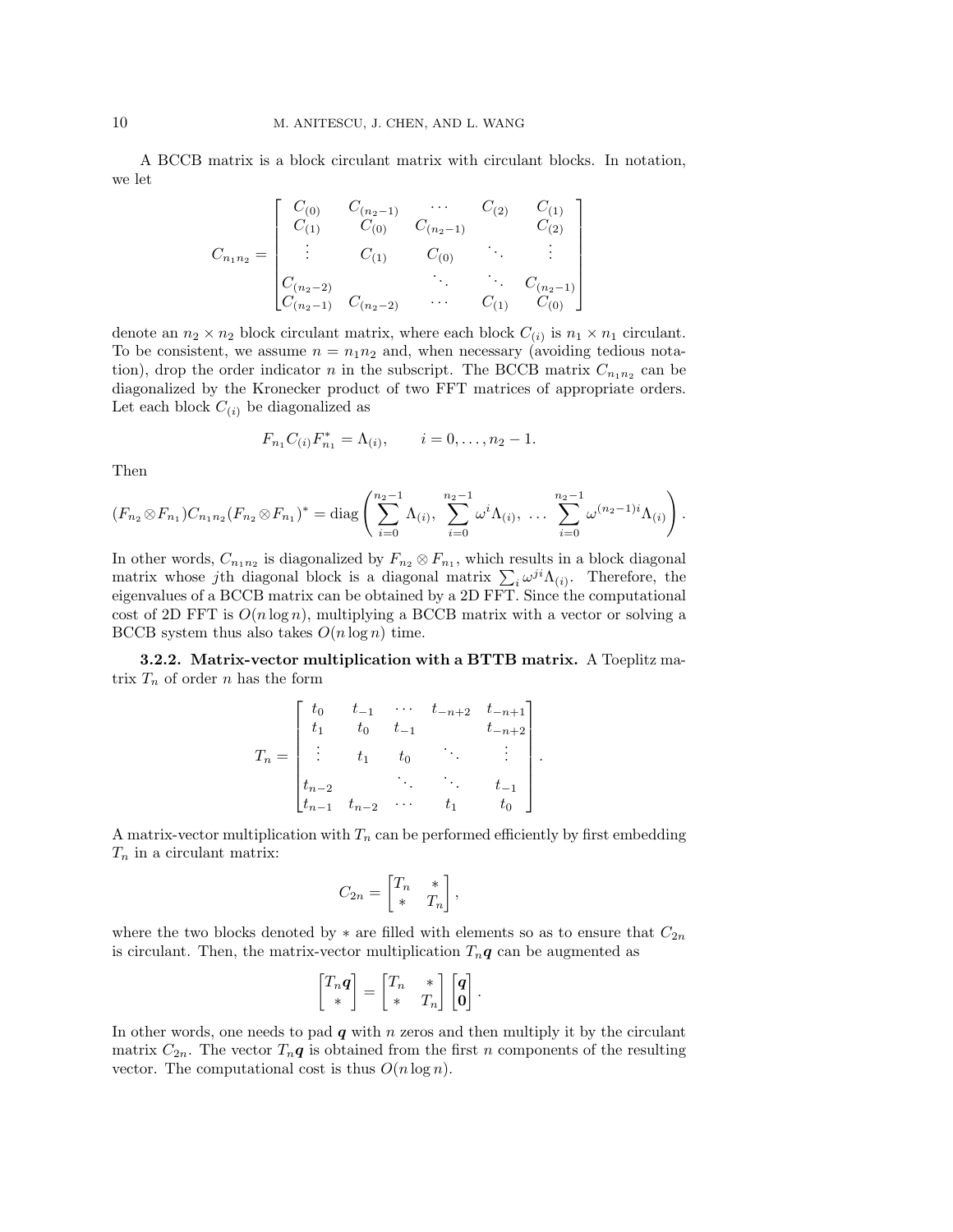With a similar notation as a BCCB matrix, a BTTB matrix has the form

$$
T_{n_1 n_2} = \begin{bmatrix} T_{(0)} & T_{(-1)} & \cdots & T_{(-n_2+2)} & T_{(-n_2+1)} \\ T_{(1)} & T_{(0)} & T_{(-1)} & T_{(-n_2+2)} \\ \vdots & T_{(1)} & T_{(0)} & \ddots & \vdots \\ T_{(n_2-2)} & \cdots & T_{(1)} & T_{(0)} \\ T_{(n_2-1)} & T_{(n_2-2)} & \cdots & T_{(1)} & T_{(0)} \end{bmatrix},
$$

where each  $T_{(i)}$  is an  $n_1 \times n_1$  block. To multiply  $T_{n_1 n_2}$  with a vector  $q$ , we need a double circulant embedding: first embed each block  $T_{(i)}$  in a circulant form to obtain a block Toeplitz matrix with circulant blocks and then embed the resulting block Toeplitz matrix in a block circulant matrix, which results in a BCCB matrix. Using the same zero-padding trick as above, we can compute the matrix-vector product  $T_{n_1 n_2} q$  in  $O(n \log n)$  time by using this BCCB embedding.

3.2.3. Preconditioner. There exist many circulant preconditioners for a Toeplitz system. One benefit of using a circulant preconditioner for a dense system is that it entails a  $O(n \log n)$  multiplication cost. In what follows, we consider the T. Chan's circulant preconditioner [3, 4, 2, 32]. This preconditioner possesses several advantages: (a) it is a general preconditioner and does not only applied to Toeplitz systems; (b) when applied to a Toeplitz system, it does not require the knowledge of the generating function, if any, of the Toeplitz system; (c) it can be efficiently constructed; and (d) it can be easily generalized for a BTTB system, resulting in a BCCB preconditioner.

The T. Chan's circulant preconditioner, denoted  $c^{(1)}(A_n)$ , for a general symmetric matrix  $A_n$  of order n, minimizes

$$
||C_n - A_n||_F
$$

among all circulant matrices  $C_n$ . Since the objective is to minimize the Frobenius norm, each diagonal of the matrix  $A_n$  can be considered separately. Clearly,  $c_i$ , the *i*th entry of the first column of  $c^{(1)}(A_n)$ , should be the average of all the entries located at the *i*th lower diagonal and the  $(n - i)$ th upper diagonal of  $A_n$ , namely,

$$
c_i = \frac{1}{n} \sum_{(k-\ell) \bmod n = i} (A_n)_{k\ell}.
$$
 (3.2)

Therefore, when  $A_n = T_n$ , a Toeplitz matrix, the first column of  $c^{(1)}(T_n)$  is given by

$$
c_i = \frac{1}{n} [(n-i)t_i + it_{-n+i}], \qquad i = 0, \dots, n-1.
$$

Clearly,  $c^{(1)}(T_n)$  can be constructed in  $O(n)$  time, whereas  $c^{(1)}(A_n)$  for a general matrix  $A_n$  usually requires  $O(n^2)$  time, unless special structures of  $A_n$  can be exploited to reduce the cost.

Using a similar notation as for block Toeplitz/circulant matrices, we let

$$
A_{n_1 n_2} = \begin{bmatrix} A_{(0,0)} & \cdots & A_{(0,n_2-1)} \\ \vdots & \ddots & \vdots \\ A_{(n_2-1,0)} & \cdots & A_{(n_2-1,n_2-1)} \end{bmatrix}
$$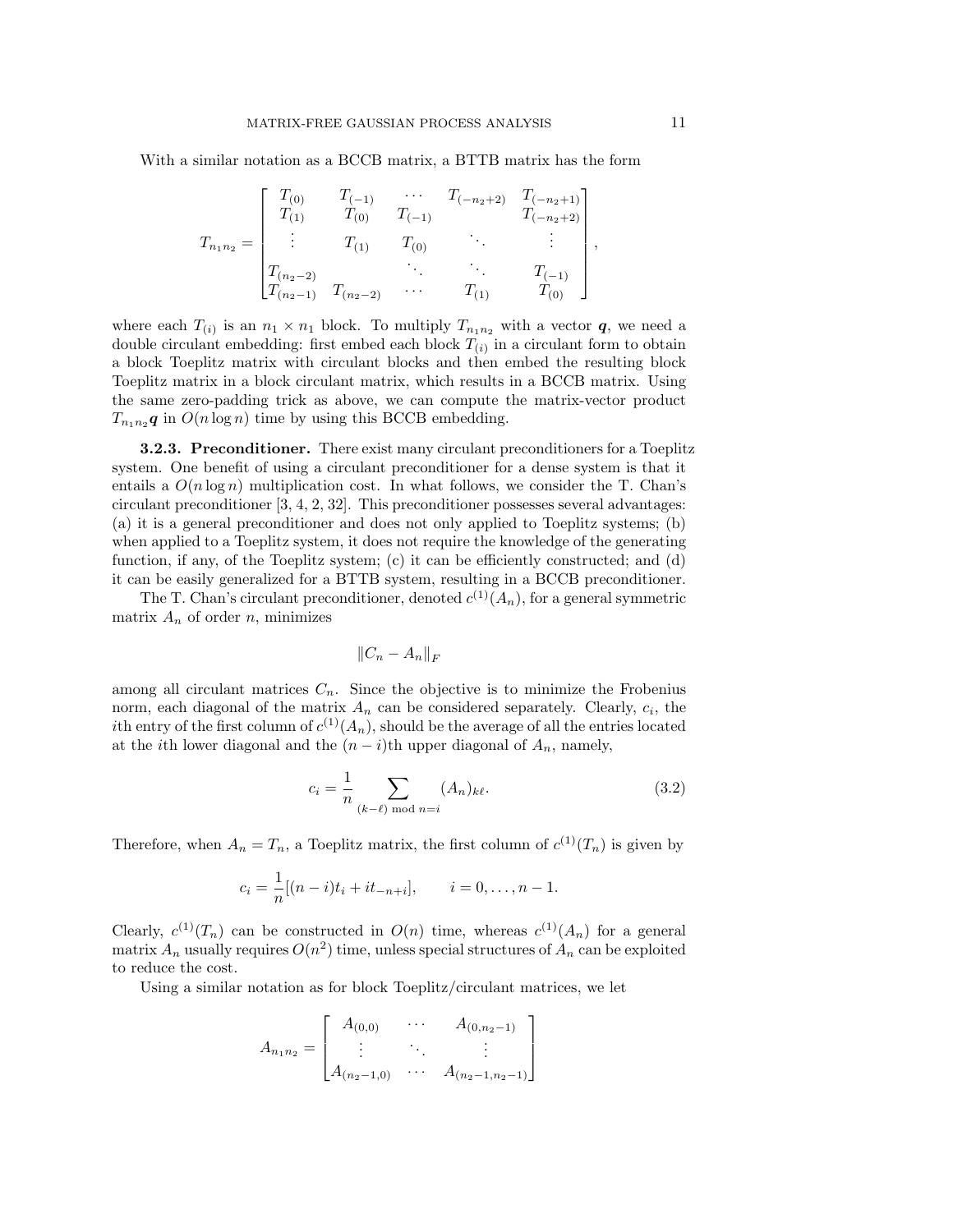denote an  $n_2 \times n_2$  block matrix where each block  $A_{(k,\ell)}$  has size  $n_1 \times n_1$ . The BCCB preconditioner for  $A_{n_1 n_2}$ , denoted by  $c^{(2)}(A_{n_1 n_2})$ , minimizes

$$
||C_{n_1n_2} - A_{n_1n_2}||_F
$$

among all BCCB matrices  $C_{n_1 n_2}$ . Let  $c_j^{(i)}$  denote the jth entry of the first column of  $C_{(i)}$ . Then, using a similar argument as above, the optimal  $c_j^{(i)}$  is given by the formula

$$
c_j^{(i)} = \frac{1}{n_1 n_2} \sum_{(k-\ell) \bmod n_2 = i \ (p-q) \bmod n_1 = j} \left( A_{(k,\ell)} \right)_{p,q}.
$$
 (3.3)

In the special case when  $A_{n_1 n_2} = T_{n_1 n_2}$ , a BTTB matrix,  $c_j^{(i)}$  admits the following expression:

$$
c_j^{(i)} = \frac{1}{n_1 n_2} \left\{ (n_2 - i) \left[ (n_1 - j) t_j^{(i)} + j t_{j - n_1}^{(i)} \right] + i \left[ (n_1 - j) t_j^{(i - n_2)} + j t_{j - n_1}^{(i - n_2)} \right] \right\},\,
$$

where  $t_j^{(i)}$  for all j denotes the elements of the block  $T_{(i)}$ . Therefore, the construction cost of the BCCB preconditioner  $c^{(2)}(T_{n_1n_2})$  is also  $O(n)$ .

For both the circulant and the BCCB preconditioners, a superlinear convergence rate can be established for PCG if the Toeplitz/BTTB system is generated by a function in the Wiener class. These generating kernels are different from what we call here covariance kernels, which define the covariance matrix (although they are related by the spectral density of the Gaussian process). Generating kernels of a Toeplitz system are not discussed in this paper, and interested readers are referred to Reference [3].

**3.2.4. Summary.** Since the covariance matrix  $K$  resulting from a regular grid is a BTTB system, it can be multiplied by a vector in  $O(n \log n)$  time by first being embedded in a BCCB matrix. It also entails a corresponding BCCB preconditioner that can be constructed in  $O(n)$  time and be multiplied by a vector in  $O(n \log n)$  time.

3.3. Matrix-vector multiplication and preconditioner: non-regular grid case. When the covariance matrix  $K$  is generated from a non-regular grid, the BTTB property of K (and the partial derivatives  $\partial K/\partial \theta_i$ ) is lost. Therefore, the BCCB embedding trick for performing matrix-vector multiplication is no longer applicable. Since  $K$  is generated from a kernel function, however, the fast multipole method (FMM) is a suitable candidate for efficiently performing the multiplication. The time cost of FMM generally is considered  $O(n \log n)$ .

**3.3.1.** Fast multipole method. To compute the matrix-vector product  $s =$  $Kq$ , we write each entry in the following form:

$$
s_i = \sum_{j=1}^n q_j \phi(\boldsymbol{x}_i - \boldsymbol{x}_j; \boldsymbol{\theta}).
$$
\n(3.4)

FMM uses a far-field expansion to approximate the kernel  $\phi$  for a given level of accuracy. The treecode algorithm for implementing FMM was introduced by Barnes and Hut in [1]; it used a monopole (first-order) approximation and a divide-andconquer evaluation strategy. The treecode with higher-order approximations was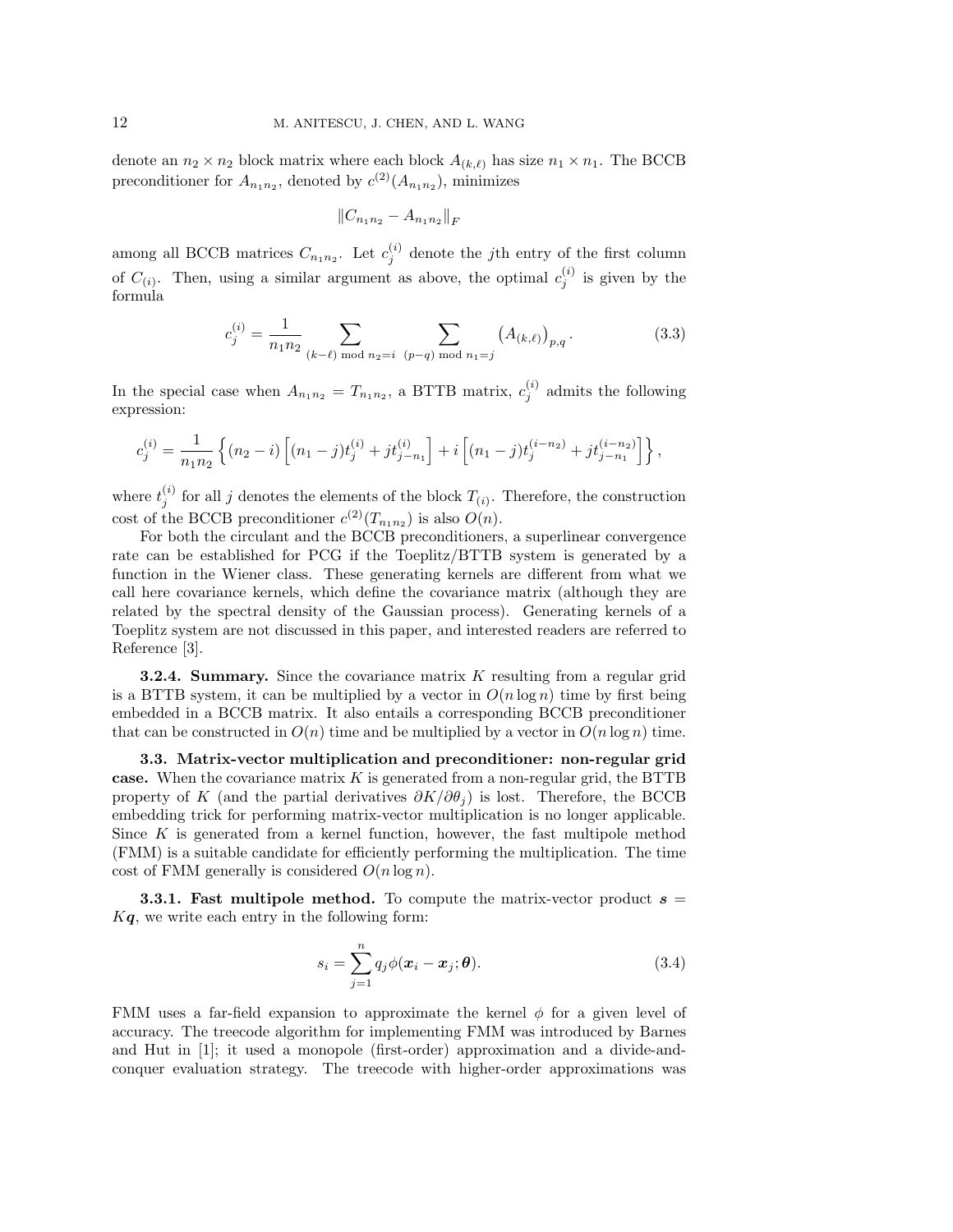developed for different kernel functions in [9, 20, 21]. Our code was implemented based on [19].

The outline of the algorithm is as following. The first step is inputting data, such as the coefficients  $q_i$  and the particle positions  $x_i$  (here we treat the sites  $x_i$  as particles). Then we construct a hierarchical tree of particle clusters. The root cluster is a box (in 2D) containing all the particles. The root is bisected along the Cartesian axes, and the four children become subclusters of the root. The child clusters are then bisected, and the process continues until a cluster contains fewer than  $N_0$  particles, where  $N_0$  is a user-specified parameter. After the tree is constructed, the code cycles through every point. If the point and the cluster are well separated, then Talyor approximation is processed. The clusters that are not well separated are processed by direct summation. The code uses a multipole acceptance criterion to determine whether a given point and cluster are well separated. The criterion for being well separated is  $r/R < c$ , where r is the radius of the cluster, R is the distance between the point and the center of the cluster, and  $c$  is a user-specified parameter that, together with the order p of Taylor expansion, controls the series truncation error.

Assume that the particles have been divided into disjoint clusters, and write the sum (3.4) as a sum of particle-cluster interactions

$$
s(\boldsymbol{x}_i) = \sum_{j=1}^n q_j \phi(\boldsymbol{x}_i - \boldsymbol{x}_j) = \sum_C s(\boldsymbol{x}_i, C),
$$

where, for each cluster  $C$ ,

$$
s(\boldsymbol{x}_i, C) = \sum_{\boldsymbol{y}_j \in C} q_j \phi(\boldsymbol{x}_i - \boldsymbol{y}_j).
$$

If particle  $x_i$  and cluster C are well separated, we expand  $\phi$  in a Taylor series with respect to y about  $y_c$ , where  $y_c$  is the center of the cluster C:

$$
s(\boldsymbol{x}_i, C) \approx \sum_{\boldsymbol{y}_j \in C} q_j \sum_{||\boldsymbol{k}||=0}^p \frac{1}{\boldsymbol{k}} D_{\boldsymbol{y}}^{\boldsymbol{k}} \phi(\boldsymbol{x}_i, \boldsymbol{y}_c) (\boldsymbol{y}_j - \boldsymbol{y}_c)^{\boldsymbol{k}} = \sum_{||\boldsymbol{k}||=0}^p \frac{1}{\boldsymbol{k}} D_{\boldsymbol{y}}^{\boldsymbol{k}} \phi(\boldsymbol{x}_i, \boldsymbol{y}_c) \sum_{\boldsymbol{y}_j \in C} q_j (\boldsymbol{y}_j - \boldsymbol{y}_c)^{\boldsymbol{k}}.
$$

Here, Cartesian multi-index notation has been used with  $\mathbf{k} = (k_1, k_2), k_i \in \mathbb{N}, ||\mathbf{k}|| =$  $k_1 + k_2$ ,  $k! = k_1!k_2!$ ,  $y = (y_1, y_2), y_i \in \mathbb{R}$ ,  $y^k = y_1^{k_1} y_2^{k_2}$  and p is the order of the Taylor expansion. In the above approximation, the inner summation term

$$
m_{\mathbf{k}}(C) = \sum_{\mathbf{y}_j \in C} q_j (\mathbf{y}_j - \mathbf{y}_c)^{\mathbf{k}} \tag{3.5}
$$

is called the cluster moment. It needs to be calculated only once for each cluster. On the other hand, the Taylor coefficients

$$
a_{\mathbf{k}}(\mathbf{x}_i, \mathbf{y}_c) = \frac{1}{\mathbf{k}!} D_{\mathbf{y}}^k \phi(\mathbf{x}_i, \mathbf{y}_c)
$$
(3.6)

are dynamically generated on the fly since not all clusters are far away from  $x_i$ . We will need to derive a recurrence relation to efficiently compute  $a_{\bf k}(x_i, y_c)$  for a specific kernel  $\phi$  we are interested in; this task is the subject of §4.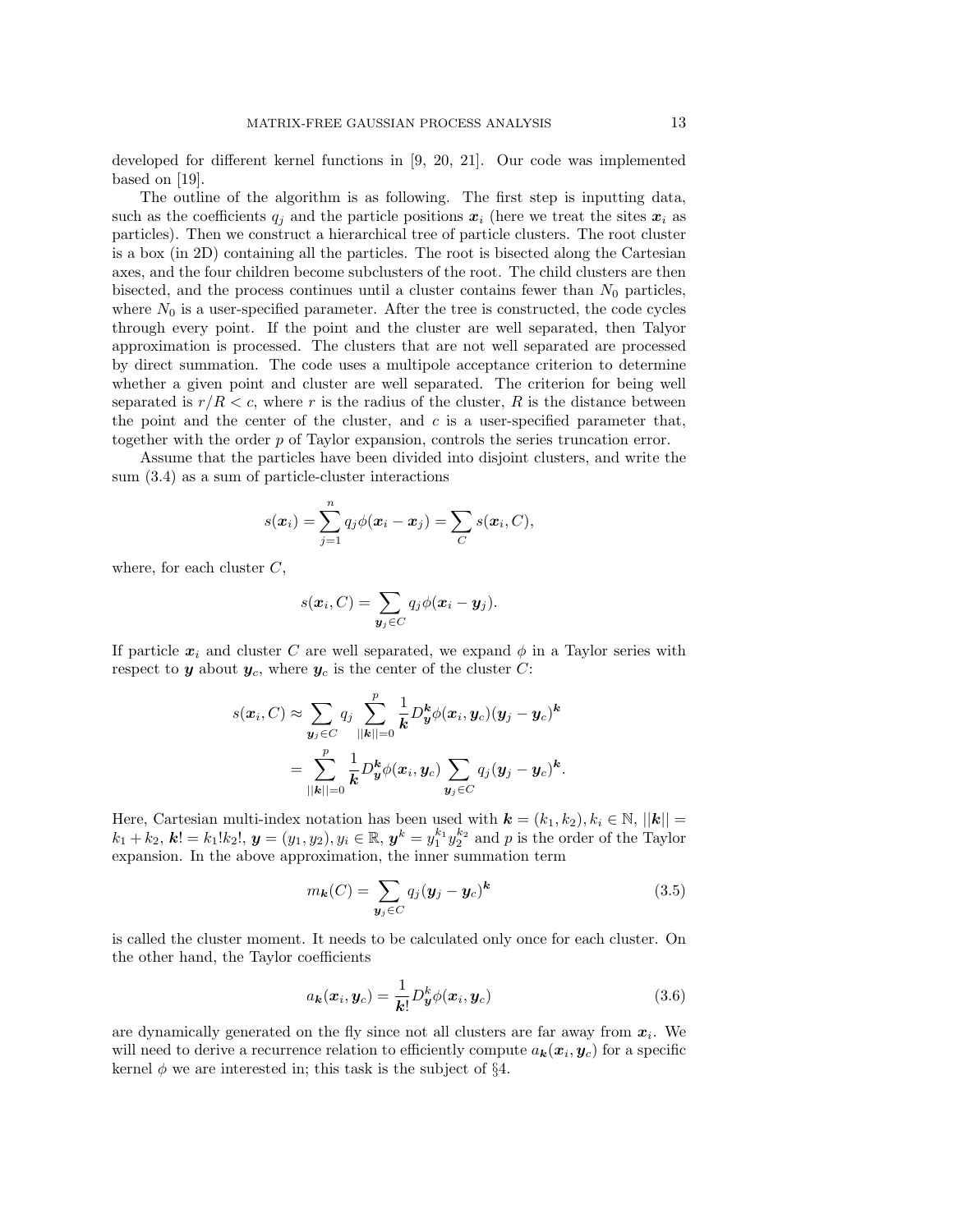**3.3.2. Preconditioner.** The T. Chan's circulant preconditioner  $c^{(1)}(A)$  and the BCCB preconditioner  $c^{(2)}(A)$  are general preconditioners. They can be constructed by using  $(3.2)$  and  $(3.3)$  for a general symmetric matrix A that does not necessarily have a (block) Toeplitz structure. Empirically, the two preconditioners perform similarly, and they both work well when there is an underlying grid structure for the sites  $\{x_i\}$ , even though the grid may not be a regular one. In §5, we show such results for a deformed grid.

**3.3.3. Summary.** When the sites are not on a regular grid, FMM with  $O(n \log n)$ cost is used to perform matrix-vector multiplications. Circulant preconditioners are still the choice for preconditioners, whose construction unfortunately takes  $O(n^2)$ time.

**4. The covariance kernel.** The covariance kernel  $\phi(\mathbf{r}; \theta)$  defines the covariance matrix K with entries  $K_{ij}(\theta) = \phi(\mathbf{x}_i - \mathbf{x}_j; \theta)$ . Among the many choices of covariance kernel  $\phi$ , one with a finite support often results in a sparse covariance matrix K where nonzeros are located only on a few diagonals. A benefit of such a kernel is that the cost of matrix-vector multiplications is only linear to the number of sampling sites. However, a compact kernel sometimes results in bumpy surfaces of (the SAA) of the gradient of the log-likelihood (see (2.17)):

$$
\Psi_j^N(\boldsymbol{\theta}) = \sum_{i=1}^N \boldsymbol{u}_i^T \left( \left( (K(\boldsymbol{\theta})^{-1}\boldsymbol{y}) (K(\boldsymbol{\theta})^{-1}\boldsymbol{y})^T - K(\boldsymbol{\theta})^{-1} \right) \frac{\partial K(\boldsymbol{\theta})}{\partial \theta_j} \right) \boldsymbol{u}_i,
$$

which pose severe numerical difficulty in locating the root. An illustration is shown in Figure 4.1(a), where the kernel

$$
\phi(\mathbf{r};\boldsymbol{\theta}) = \varphi \left( \sqrt{\frac{r_1^2}{\theta_1^2} + \frac{r_2^2}{\theta_2^2}} \right)
$$

is a spline with compact support:

$$
\varphi(r) = \begin{cases} 1 - 6r^2 + 6r^3 & r \in [0, 1/2), \\ 2(1 - r)^3 & r \in [1/2, 1), \\ 0 & r \in [1, \infty). \end{cases}
$$

Therefore, we do not consider compact kernels.

The choice of kernel in this work is the Matern function

$$
\varphi(r) = \frac{1}{2^{\nu-1}\Gamma(\nu)} (\sqrt{2\nu}r)^{\nu} \mathsf{K}_{\nu}(\sqrt{2\nu}r),
$$

chosen for its superior theoretical statistical properties [30], where  $\Gamma$  is the Gamma function and  $K_{\nu}$  is the modified Bessel function of the second kind of order  $\nu$ . When  $\nu$  is some integer plus 1/2, the Matern function can be computed without evaluations of Bessel functions. We choose  $\nu = 3/2$ , which results in

$$
\varphi(r) = (1 + \sqrt{3}r) \exp(-\sqrt{3}r). \tag{4.1}
$$

We will demonstrate two uses of the Matern function in later numerical experiments. The first use is in the tensor product form,

$$
\phi(\mathbf{r};\boldsymbol{\theta}) = \sigma^2 \varphi\left(\left|\frac{r_1}{\theta_1}\right|\right) \varphi\left(\left|\frac{r_2}{\theta_2}\right|\right), \qquad \boldsymbol{\theta} = [\theta_1, \theta_2, \sigma]^T, \tag{4.2}
$$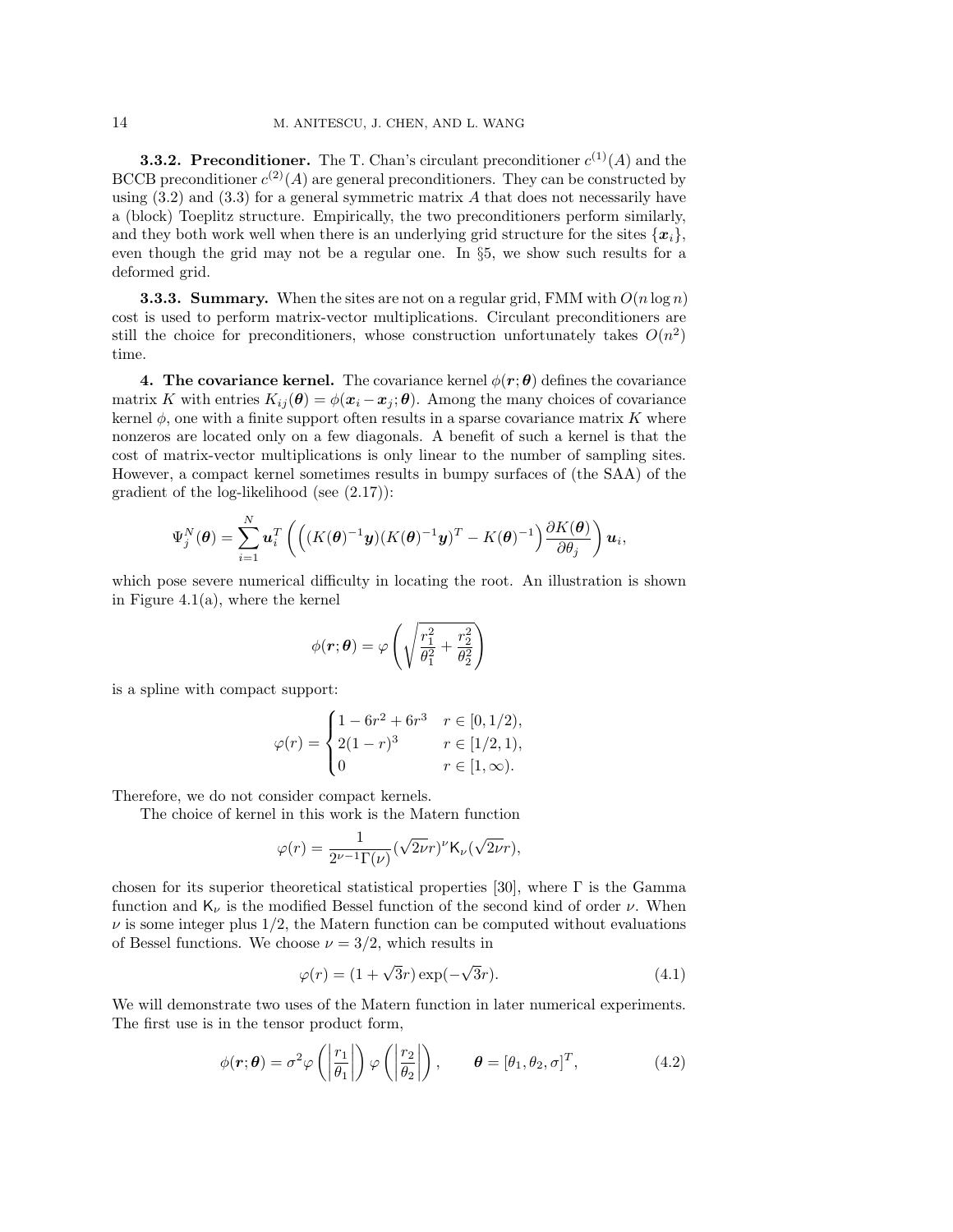

FIG. 4.1. Plots of  $\Psi_1^N(\theta)$  for different covariance matrices  $K(\theta)$  generated from different kernels.

whereas the second use is the native form,

$$
\phi(\mathbf{r};\boldsymbol{\theta}) = \sigma^2 \varphi \left( \sqrt{\frac{r_1^2}{\theta_1^2} + \frac{r_2^2}{\theta_2^2}} \right), \qquad \boldsymbol{\theta} = [\theta_1, \theta_2, \sigma]^T. \tag{4.3}
$$

The surface  $\Psi_1^N(\theta)$  resulting from (4.3) is shown in Figure 4.1(b).

4.1. Taylor coefficients in FMM. With the choice of kernel (4.3), the Taylor coefficients a in (3.6) can be evaluated with the help of those of the other three kernels  $\psi_1 = \exp(-\sqrt{3}r)/r, \, \psi_2 = \exp(-\sqrt{3}r), \, \psi_3 = \sqrt{3}r \exp(-\sqrt{3}r).$  Let  $b_k, c_k, d_k$  be their Taylor coefficients, respectively:

$$
b_{\mathbf{k}} = \frac{1}{\mathbf{k}!} D_{\mathbf{y}}^k \psi_1(\mathbf{x}_i, \mathbf{y}_c), \quad c_{\mathbf{k}} = \frac{1}{\mathbf{k}!} D_{\mathbf{y}}^k \psi_2(\mathbf{x}_i, \mathbf{y}_c), \quad d_{\mathbf{k}} = \frac{1}{\mathbf{k}!} D_{\mathbf{y}}^k \psi_3(\mathbf{x}_i, \mathbf{y}_c).
$$

We have

$$
a_{\mathbf{k}} = c_{\mathbf{k}} + d_{\mathbf{k}},\tag{4.4}
$$

and the following recurrence formulas:

$$
b_{\mathbf{k}} = \frac{1}{L_1 L_2 ||\mathbf{k}|| r^2} \left( (2||\mathbf{k}|| - 1) \sum_{i=1}^2 L_{j(i)} (x_i - y_i) b_{\mathbf{k} - \mathbf{e}_i} - (||\mathbf{k}|| - 1) \sum_{i=1}^2 L_{j(i)} b_{\mathbf{k} - 2\mathbf{e}_i} \right) + \frac{\sqrt{3}}{L_1 L_2 ||\mathbf{k}|| r^2} \left( \sum_{i=1}^2 L_{j(i)} ((x_i - y_i) c_{\mathbf{k} - \mathbf{e}_i} - c_{\mathbf{k} - 2\mathbf{e}_i}) \right),
$$
\n(4.5)

$$
+\frac{1}{L_1L_2||\mathbf{k}||r^2}\left(\sum_{i=1}^{L_1}L_{j(i)}((x_i-y_i)c_{\mathbf{k}-\mathbf{e}_i}-c_{\mathbf{k}-2\mathbf{e}_i})\right),\tag{4.5}
$$

$$
c_{\mathbf{k}} = \frac{\sqrt{3}}{||\mathbf{k}||} \left( \sum_{i=1}^{2} \frac{1}{L_i} ((x_i - y_i) b_{\mathbf{k} - \mathbf{e}_i} - b_{\mathbf{k} - 2\mathbf{e}_i}) \right),
$$
(4.6)

$$
d_{\mathbf{k}} = \frac{\sqrt{3}}{||\mathbf{k}||} \left( \sum_{i=1}^{2} \frac{x_i - y_i}{L_i} (\sqrt{3}c_{\mathbf{k} - \mathbf{e}_i} - b_{\mathbf{k} - \mathbf{e}_i}) - \sum_{i=1}^{2} \frac{1}{L_i} (\sqrt{3}c_{\mathbf{k} - 2\mathbf{e}_i} - b_{\mathbf{k} - 2\mathbf{e}_i}) \right), \qquad (4.7)
$$

for  $||\mathbf{k}|| \geq 1$ , where  $L_1 = \theta_1^2$ ,  $L_2 = \theta_2^2$ ,  $j(1) = 2$ ,  $j(2) = 1$ ;  $b_0 = \psi_1(r)$ ,  $c_0 = \psi_2(r)$ ,  $d_0 = \psi_3(r)$ , and  $b_k, c_k, d_k = 0$  if any  $k_i < 0$ . Recurrence relations for  $\partial \phi / \partial \theta_\ell$  are similar but tedious in notation; because of the page limit they are not shown here.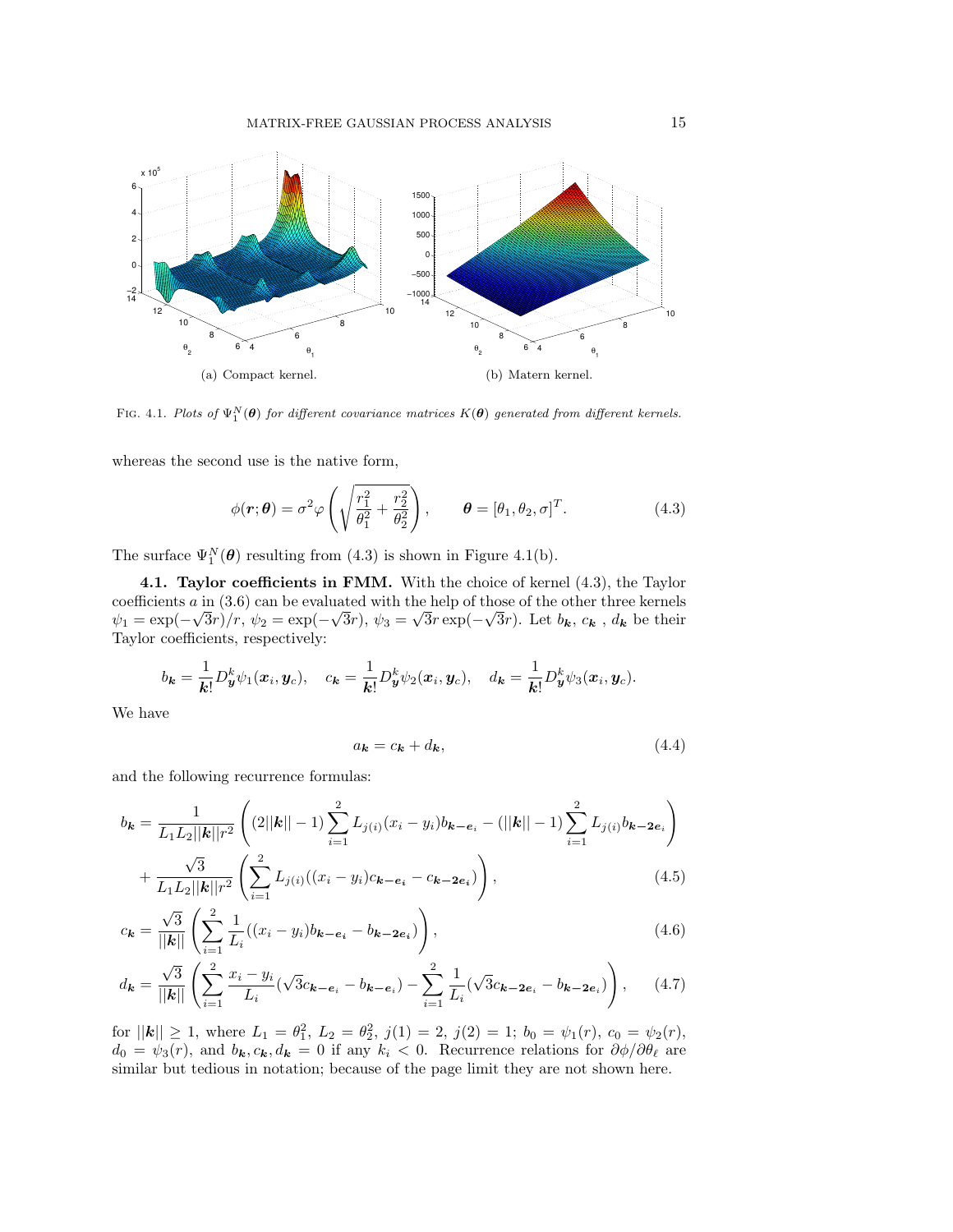5. Numerical results. In this section, we show comprehensive numerical results to demonstrate the practicality of the combination of various techniques considered in this paper for solving the maximum likelihood problem involving a Gaussian process. Emphasis is placed on the scalability of the techniques. For this purpose, the experiments were conducted based on the following cases:

1. Regular grid: The kernel  $\phi$  is defined in (4.2). A BCCB preconditioner is used.

2. Regular grid: The kernel  $\phi$  is defined in (4.3). A BCCB preconditioner is used.

3. Deformed grid: The kernel  $\phi$  is defined in (4.3). A circulant preconditioner is used.

These three cases will be frequently referenced throughout this section. The deformed grid is generated by scaling the y-coordinates of the sites of a regular grid by a quadratic function, which is 1 in the middle of the range of  $x$  and 0.5 at the extremes. The deformed grid was illustrated in [5]; because of limited space, we do not replicate the figure here.

Each experiment was conducted on a Linux desktop with multiple (4 to 16) cores and 4 to 32 GB of memory. (Not all the experiments were done on the same machine, but the machine architecture was the same in each experiment and each comparison, to be fair.) The code was implemented by using the Matlab language, except that occasionally some loop- or recursion-intensive functions were written in  $C/C++$  and called by Matlab via the mex function scheme. Note that in principle the implementation was serial but not parallel, even though the Matlab scheduler would make full or partial use of all the cores for some operations. The purpose of the experiments is to demonstrate that we can handle a Gaussian process with as many sites as  $2^{20} \approx 10^6$ on a single desktop machine and that the proposed techniques are scalable. In a future parallel implementation on supercomputers, we expect that the size of the data that can be processed can grow by several orders of magnitude.

5.1. Performance of BPCG. The first task is to verify that BPCG is a suitable solver for solving the linear systems. Figure  $5.1(a)$  shows a typical convergence history for the four CG solvers: CG (the standard CG), PCG (preconditioned CG), BCG (block CG), and BPCG. The linear system (covariance matrix  $K(\theta)$ ) was defined based on Case 1, where the size of the grid is  $64 \times 64$  and  $\boldsymbol{\theta} = [4, 14, 3]^T$ . The righthand sides were randomly generated. In all experiments throughout this section, by "residual" we mean the norm of the residual vector divided by the norm of the righthand side. In the case of block solvers, 100 right-hand sides were used for testing, and the residual for each iteration was the maximum of the residuals across all linear systems.

From Figure  $5.1(a)$ , we can see that the standard CG solver shows no indication of convergence in 500 iterations and that PCG and BCG converge very slowly. On the other hand, BPCG converges to tolerance  $10^{-8}$  in around 70 iterations. Thus, BPCG is favorable for the type of linear systems at hand. The convergence histories for Case 2 and Case 3 are similar and are not shown here.

5.2. Scalability of BPCG. Encouraged by the rapid convergence, we further tested the scalability of the solver by varying the size of  $K$  (or equivalently, the size of the grid). We used the same parameter  $\theta$  as in the above experiment, generated 100 random right-hand sides, and set the tolerance of the BPCG solver to be  $10^{-8}$ . The number of iterations are shown in Table 5.1, and the actual running times per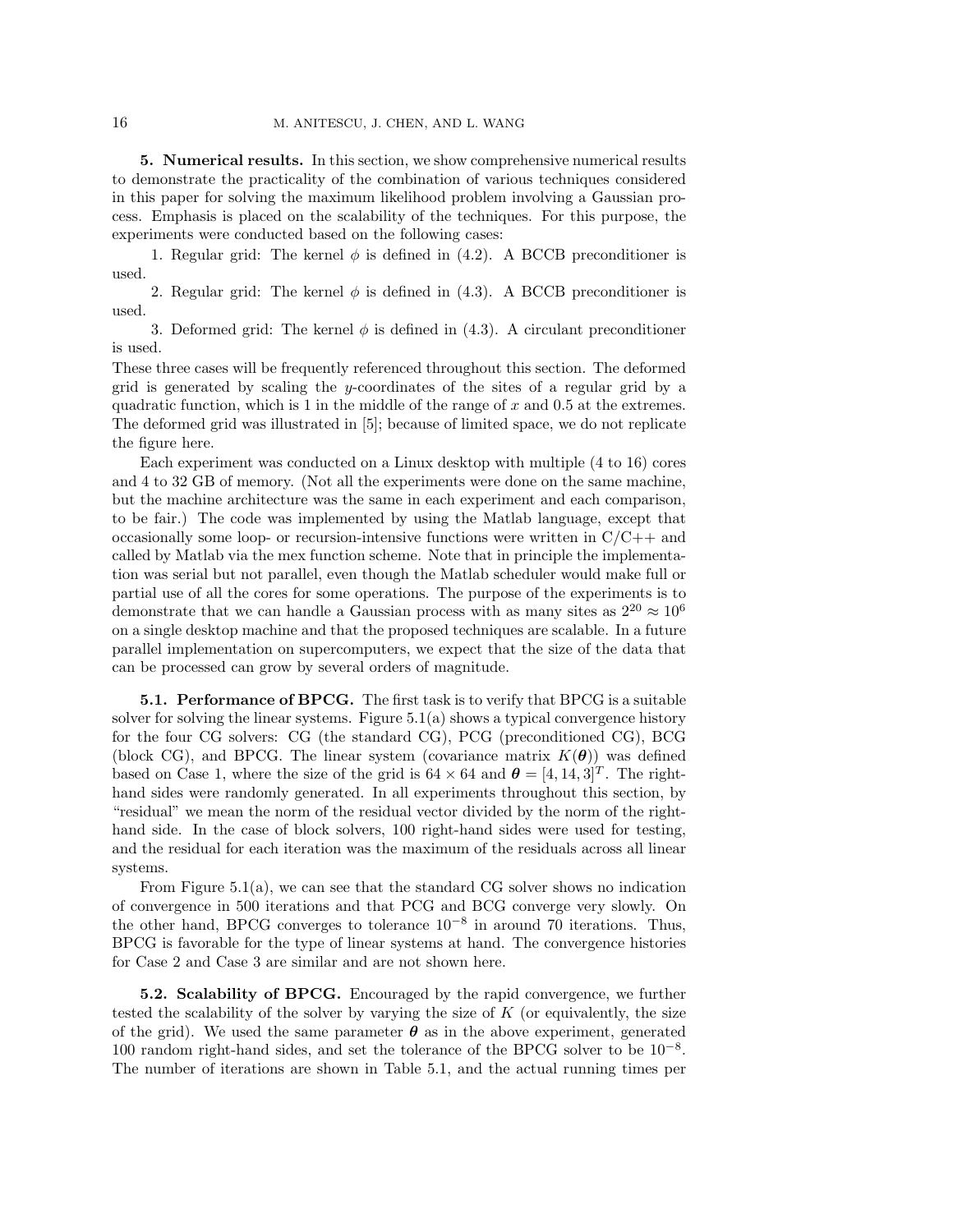

Fig. 5.1. Performance of BPCG.

iteration are plotted in Figure 5.1(b) (the curve for Case 1 almost overlaps with that for Case 2; thus only the former is shown).

Table 5.1 Number of iterations for different sizes of linear systems.

| Grid size         |     |     |     | $64 \times 64$ $128 \times 128$ $256 \times 256$ $512 \times 512$ $1024 \times 1024$ |
|-------------------|-----|-----|-----|--------------------------------------------------------------------------------------|
| Case 1, $\#$ iter | 102 | 110 | 128 | 149                                                                                  |
| Case 2, $\#$ iter | 153 | 191 | 214 | 263                                                                                  |

As expected, the running times for solving the linear systems conform to the theoretical cost  $O(n \log n)$ . (In a log-log plot, an n log n curve looks indistinguishable from a straight line of slope 1.) This running time is achieved by ensuring that both the matrix-vector multiplication and the multiplication with the preconditioner have a cost of this order. One can see from the table that as the size of the matrix increases, the needed number of iterations increases moderately. According to this trend, for larger systems the number of iterations will be relatively small compared with  $n$ .

5.3. Scalability of FMM. The above experiment empirically confirms what is known theoretically: the cost of one BPCG iteration is dominated by the matrixvector multiplication and the multiplication of the preconditioner. To our knowledge, however, when performing matrix-vector multiplications, FMM runs much slower than FFT, even though the two have the same asymptotic cost. Figure 5.2 shows the running time for performing one matrix-vector multiplication as the matrix size varies. Nevertheless, the plot shows better scaling of the running time than  $O(n^2)$ . The parameter for generating the covariance matrix was  $\boldsymbol{\theta} = [7, 10, 3]^T$ , and the parameters for the treecode implementation were  $p = 14$ ,  $N_0 = 500$ , and  $c = 0.4$ .

5.4. Overall parameter estimation process. In this section, we present the results of estimating the parameter  $\boldsymbol{\theta} = [\theta_1, \theta_2, \sigma]^T$  of the Gaussian process given a sample y generated from  $\mathcal{N}(\mathbf{0}, K(\boldsymbol{\theta}))$  with convergence guarantee  $(2.9)$ – $(2.10)$  provided by the SAA interpretation of the approach. The covariance matrix  $K$  was defined based on the parameter  $\boldsymbol{\theta} = [7, 10, 3]^T$ . The solver for solving the stochastic nonlinear equation  $\Psi^{N}(\theta) = 0$ , where  $N = 100$ , was the Matlab function fsolve, which by default used the trust-region dogleg algorithm. The Jacobian was estimated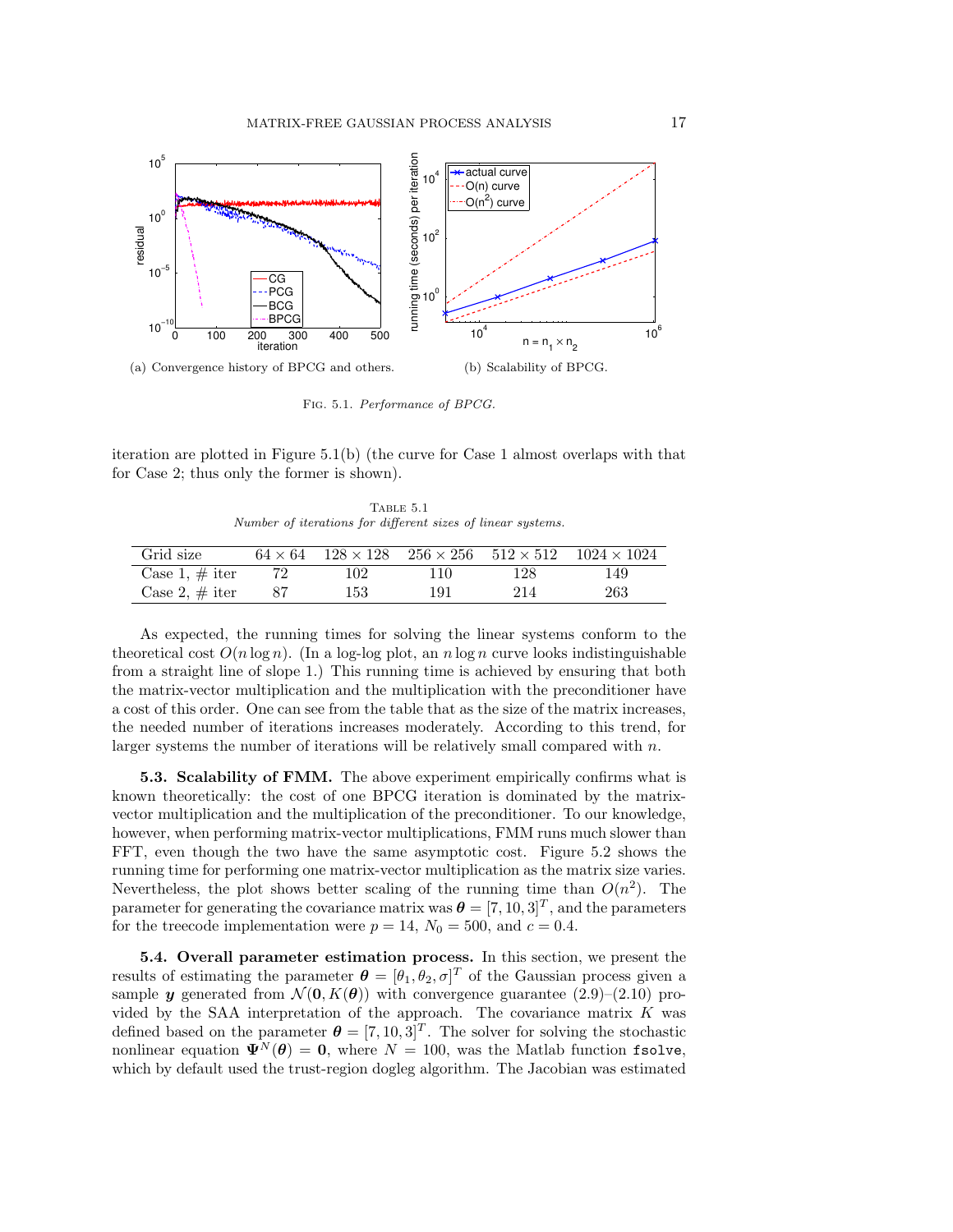

Fig. 5.2. Scalability of FMM.

by finite difference. The tolerance of the linear system solver BPCG was set to 10−<sup>8</sup> as before.

For Case 1, an initial guess  $\boldsymbol{\theta}_0 = [4, 14, 1]^T$  was used. For various sizes of grid  $(64 \times$ 64,  $128 \times 128$ ,  $256 \times 256$ ,  $512 \times 512$ , and  $1024 \times 1024$ ), the estimated  $\theta$  (together with 95% confidence intervals) are shown in Figure 5.3(a). One can see that the estimated parameters are close to those that define the covariance matrix K particularly for large grid sizes. The confidence intervals all cover the true  $\theta$ ; and as the grid size increases, the intervals become narrower and narrower. This result implies that the proposed SAA approach is particularly favorable for large-scale problems, which is precisely the regime we are aiming for.

More detailed information on solving the nonlinear equations is provided in Figure 5.3(b). The scaling of the total running times is roughly to the order  $O(n)$  or  $O(n \log n)$ . This is achieved by the  $O(n \log n)$  cost of solving linear systems  $K(\theta)$ , and roughly a constant number of function evaluations of  $\Psi^{N}(\theta)$ . The figure shows that the number of function evaluations is roughly 70. The trend shown in the figure can be used to estimate the running time for larger grids.



(a) Est. parameters with confidence interval. (b) Running time versus matrix dimension  $n$ .

## Fig. 5.3. Results for Case 1.

For Case 2, an initial guess  $\boldsymbol{\theta}_0 = [5, 14, 1]^T$  was used, and the corresponding results are shown in Figures 5.4(a) and 5.4(b). (In Figure 5.4(a) the positions of the intervals are slightly shifted horizontally so that they can be clearly seen; the actual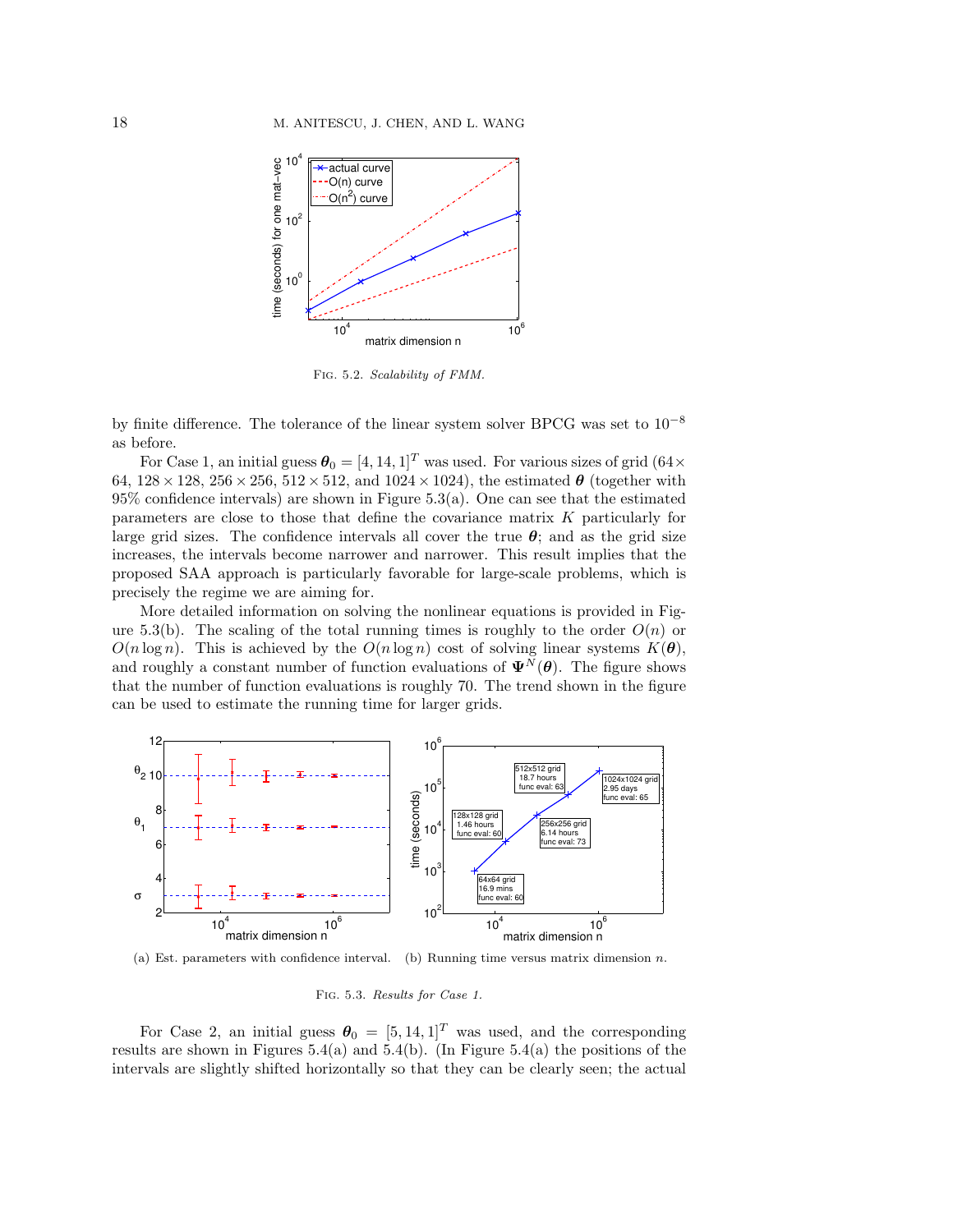grid sizes were the same as those in Case 1.) As with Case 1, the results here are similarly expected: sufficiently accurate estimates, narrower and narrower confidence intervals,  $O(n \log n)$  scaling of running times, and around 70 function evaluations.



(a) Est. parameters with confidence interval. (b) Running time versus matrix dimension  $n$ .

Fig. 5.4. Results for Case 2.

For Case 3, the same initial guess  $\theta_0 = [5, 14, 1]^T$  was used, but only the 64  $\times$ 64 grid was tested. Despite the encouraging results of the previous two cases, the extremely long running time of matrix-vector multiplications via FMM prevented us from reporting results for larger grids. For the  $64 \times 64$  grid, parameters of FMM were set the same as those in §5.3, to ensure that the error of matrix-vector products fell around  $10^{-10}$ . Results are in the following:

```
Estimated parameters:
 theta_1: 6.6453, 95% confidence interval: [3.0171, 10.2735]
 theta_2: 9.3134, 95% confidence interval: [4.2572, 14.3696]
 sigma: 2.7271, 95% confidence interval: [0.5839, 4.8704]
Function evaluations: 65
Running time: 331306 seconds (3.83 days)
```
Except for the running time, the results are similar to those in the previous two cases. Extrapolating from these results, we expect that the estimation of the parameters will be more and more accurate as the size of the grid increases. We also expect that the  $O(n \log n)$  running time holds for Case 3, since the number of function evaluations do not vary much. We note again that it is the large hidden constant, rather than the asymptotic cost, that prevents us from running larger-scale tests. In future work involving a parallel implementation on supercomputers, experiments with much larger *n* can be conducted and results be reported.

6. Concluding remarks. We have introduced a matrix-free approach for computing the solution of the maximum likelihood problem for Gaussian processes. The approach is based on a sample average approximation, which also provides the means for generating a confidence interval based on convergence in distribution results for sample average approximation approaches. In turn, this requires only the action of the inverse of the covariance matrix on a vector, which can be carried by preconditioned Krylov methods using only matrix-vector multiplications. For data on a regular grid, the matrix-vector multplications can be carried out by circulant em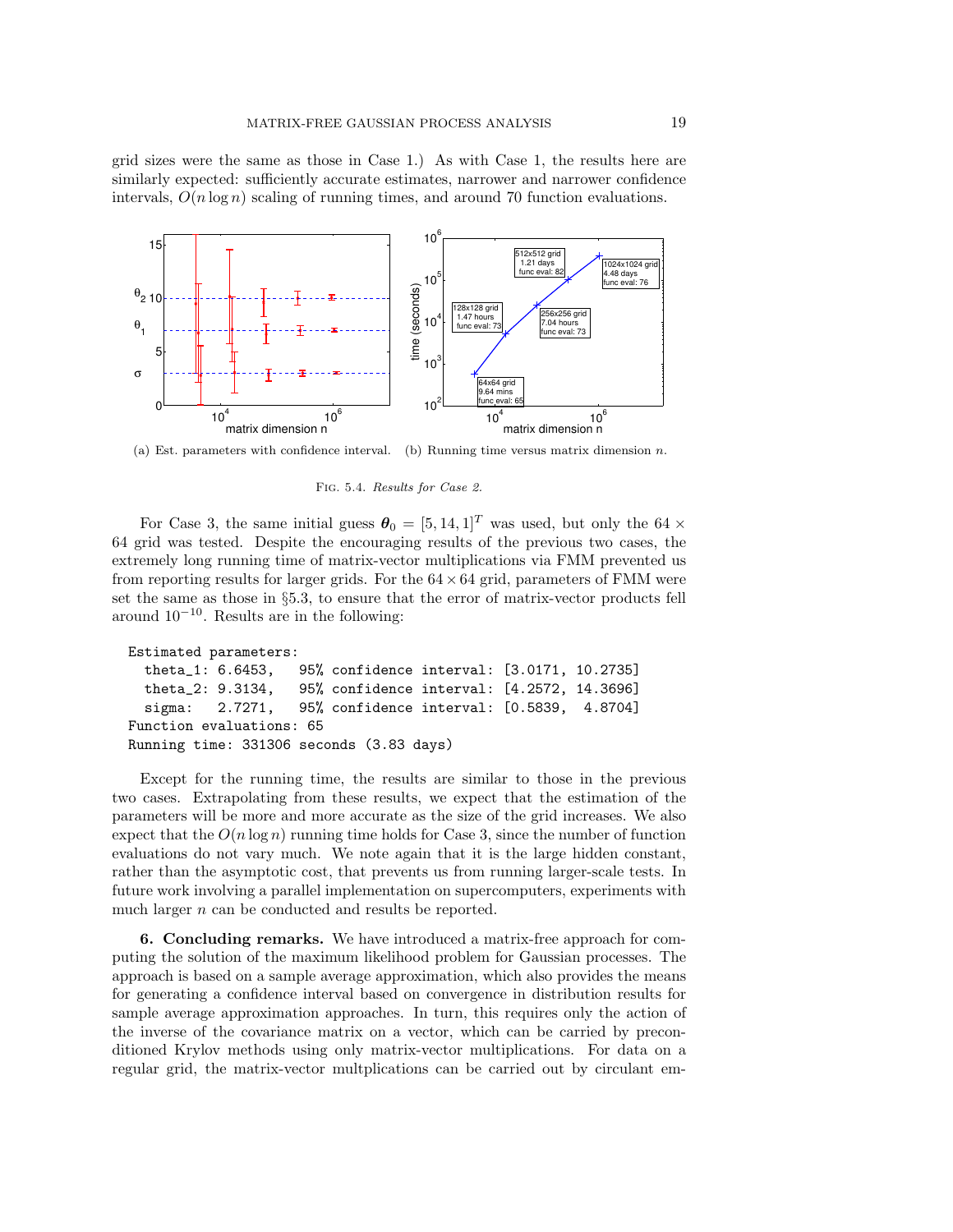bedding in  $O(n \log n)$  time; for data on an arbitrary grid, the latter is accomplished by a fast multipole method, even for covariance kernels that do not have compact support. This removes the reliance of the analysis step of Gaussian processes on the use of a Cholesky factorization, which is the prevailing current practice [26]. If the Krylov methods are preconditioned successfully, the approach can scale well, as we have demonstrated on three cases involving the Matern kernel. Future work will involve extensive testing of the approach on increasingly large problems—in particular for the fast multipole approach that, as we have demonstrated, scales well but is still expensive for medium-scale tests because of high initial cost. Our future work will address the rapid increase in data set size in the applied sciences.

Acknowledgments. We are grateful to Michael Stein for comments and suggestions. This work was supported by the U.S. Department of Energy under contract DE-AC02-06CH11357.

## REFERENCES

- [1] J. Barnes and P. Hut, A hierarchical O(N log N) force-calculation algorighm, Nature, 324 (1986), pp. 446–449.
- [2] R. H. Chan, X.-Q. Jin, and M.-C. Yeung, The circulant operator in the Banach algebra of matrices, Linear Algebra Appl., 149 (1991), pp. 41–53.
- [3] R. H.-F. Chan and X.-Q. Jin, An Introduction to Iterative Toeplitz Solvers, SIAM, 2007.
- [4] T. F. Chan, An optimal circulant preconditioner for Toeplitz systems, SIAM J. Sci. and Stat. Comput., 9 (1988), pp. 766–771.
- [5] J. CHEN, M. ANITESCU, AND Y. SAAD, Computing  $f(A)b$  via least squares polynomial approximations, SIAM Journal on Scientific Computing, 33 (2011), pp. 195–222.
- [6] J. Chiles and P. Delfiner, Geostatistics: modeling spatial uncertainty, Wiley, New York, 1999.
- [7] N. Cressie, Statistics for spatial data, Wiley-Interscience, New York, 1993.
- [8] P. J. DIGGLE, J. A. TAWN, AND R. A. MOYEED, *Model-based geostatistics*, Applied Statistics, 47 (1998), pp. 299–350.
- [9] Z. DUAN AND R. KRASNY, An adaptive treecode for coputing nonbounded potential energy in classical molecular systems, J. Comput. Chem., 23 (2001), pp. 1549–1571.
- [10] A. C. FAUL, G. GOODSELL, AND M. J. D. POWELL, A Krylov subspace algorithm for multiquadric interpolation in many dimensions, IMA Journal of Numerical Analysis, 25 (2005), pp. 1–24.
- [11] R. FURRER, M. GENTON, AND D. NYCHKA, Covariance tapering for interpolation of large spatial datasets, Journal of Computational and Graphical Statistics, 15 (2006), pp. 502–523.
- [12] M. GIBBS AND D. MACKAY, *Efficient implementation of Gaussian processes*, Cavendish Lab., Cambridge, UK, Tech. Rep, (1997).
- [13] A. GRAY AND A. MOORE, 'N-Body'problems in statistical learning, Advances in Neural Information Processing Systems, (2001), pp. 521–527.
- [14] N. A. GUMEROV AND R. DURAISWAMI, Fast radial basis function interpolation via preconditioned Krylov iteration, SIAM J. Sci. Comput., 29 (2007), pp. 1876–1899.
- [15] K. HEITMANN, D. HIGDON, C. NAKHLEH, AND S. HABIB, Cosmic calibration, The Astrophysical Journal, 646 (2006), pp. L1–L4.
- [16] D. HIGDON, M. KENNEDY, J. CAVENDISH, J. CAFEO, AND R. RYNE, Combining field data and computer simulations for calibration and prediction, SIAM Journal on Scientific Computing, 26 (2004), pp. 448–466.
- [17] M. Hutchinson, A stochastic estimator of the trace of the influence matrix for Laplacian smoothing splines., COMMUN. STAT. SIMUL. COMPUT., 19 (1990), pp. 433–450.
- [18] M. KENNEDY AND A. O'HAGAN, Bayesian calibration of complex computer models, Journal of the Royal Statistical Society Series B, 63 (2001), pp. 425–464.
- [19] R. Krasny and L. Wang, Fast evaluation of multiquatric RBF sums by a Cartesian treecode, SIAM Sci. Comp., (2011), p. accepted. to appear.
- [20] P. Li, H. Johnston, and R. Krasny, A Cartesian treecode for screened Coulomb interactions, J. Comp. Phys., 228 (2009), pp. 3858–3868.
- [21] K. LINDSAY AND R. KRASNY, A particle method and adaptive treecode for vortex sheet motion in three-dimensional flow, J. Comput. Phys., 172 (2001), pp. 879–907.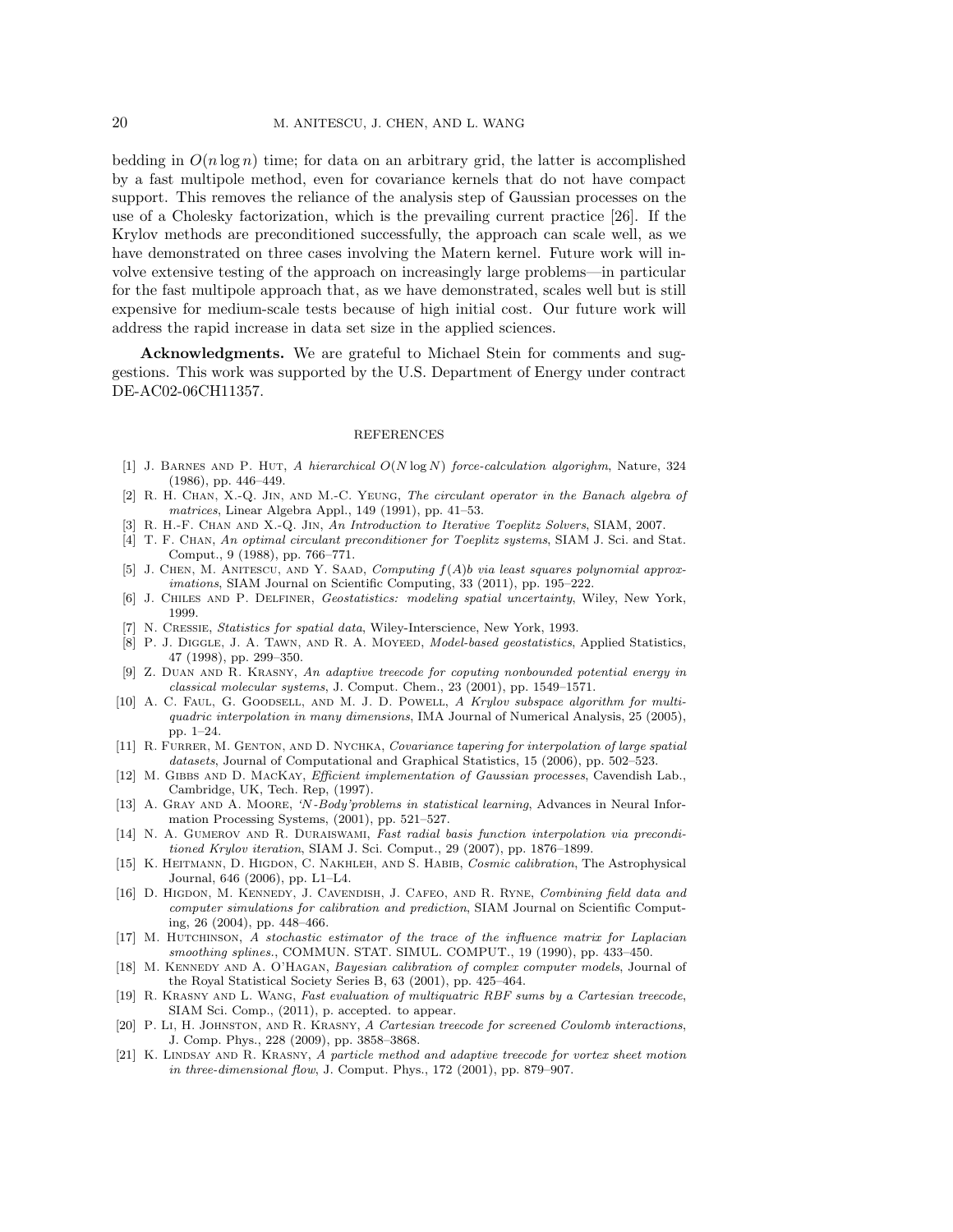- [22] C. A. MICCHELLI, *Interpolation of scattered data: Distance matrices and conditionally positive* definite functions, Constr. Approx., 2 (1986), pp. 11–22.
- [23] A. A. NIKISHIN AND A. Y. YEREMIN, Variable block CG algorithms for solving large sparse symmetric positive definite linear systems on parallel computers, I: General iterative scheme, SIAM J. Matrix Anal. Appl., 16 (1995), pp. 1135–1153.
- [24] J. Nocedal and S. Wright, Numerical optimization, Springer Verlag, 2006.
- [25] D. P. O'Leary, The block conjugate gradient algorithm and related methods, Linear Algebra Appl., 29 (1980), pp. 293–322.
- [26] C. Rasmussen and C. Williams, Gaussian processes for machine learning, MIT Press, Cambridge, Massachusets., 2006.
- [27] K. P. SCHMITT, M. ANITESCU, AND D. NEGRUT, *Efficient sampling for spatial uncertainty quan*tification in multibody system dynamics applications, International Journal for Numerical Methods in Engineering, 80 (2009), pp. 537–564.
- [28] A. SHAPIRO, D. DENTCHEVA, AND A. RUSZCZYŃSKI, Lectures on Stochastic Programming: Modeling and Theory, MPS/SIAM Series on Optimization 9, Philadelphia, PA, 2009.
- [29] J. Skilling, Bayesian numerical analysis, Physics & Probability: Essays in honor of Edwin T. Jaynes, (1993), pp. 207–221.
- [30] M. STEIN, Interpolation of spatial data: Some theory for Kriging, Springer-Verlag, Berlin, 1999.
- [31] J. Tsitsiklis, D. Bertsekas, and M. Athans, Distributed asynchronous deterministic and stochastic gradient optimization algorithms, Automatic Control, IEEE Transactions on, 31 (1986), pp. 803–812.
- [32] E. E. Tyrtyshnikov, Optimal and superoptimal circulant preconditioners, SIAM J. Matrix Anal. Appl., 13 (1992), pp. 459–173.

The submitted manuscript has been created by the University of Chicago as Operator of Argonne National Laboratory ("Argonne") under Contract No. DE-AC02-06CH11357 with the U.S. Department of Energy. The U.S. Government retains for itself, and others acting on its behalf, a paid-up, nonexclusive, irrevocable worldwide license in said article to reproduce, prepare derivative works, distribute copies to the public, and perform publicly and display publicly, by or on behalf of the Government.